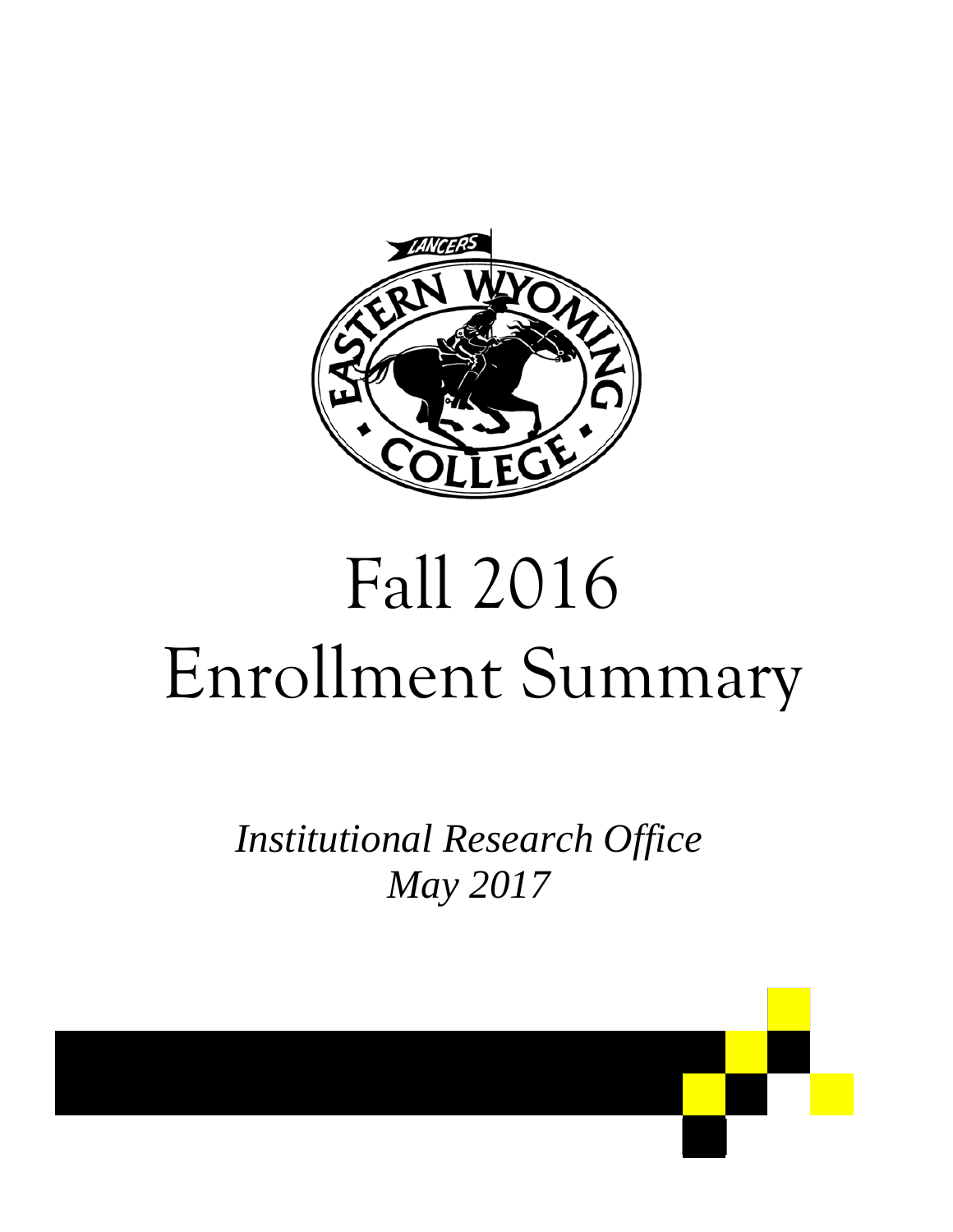## **TABLE OF CONTENTS**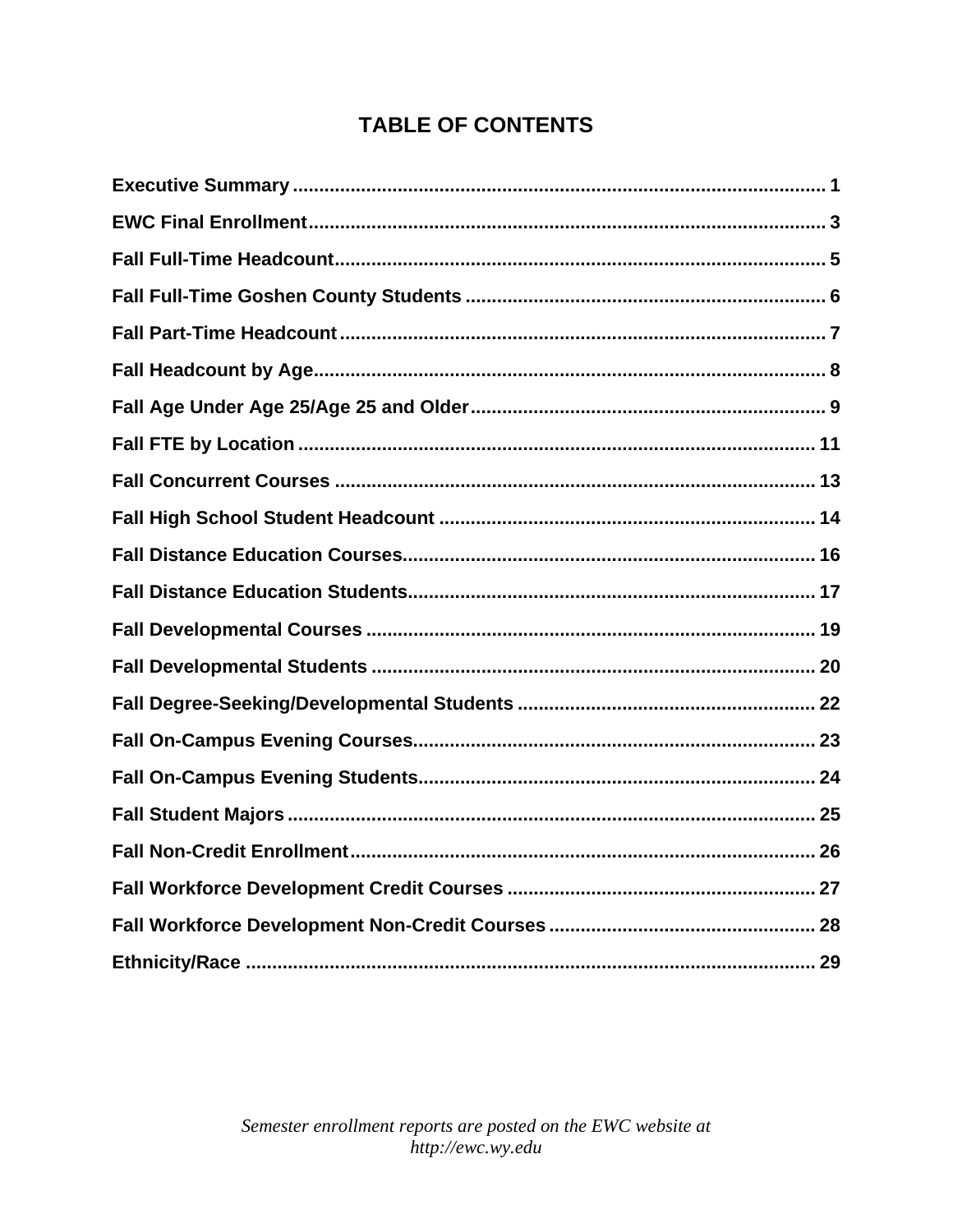#### **EXECUTIVE SUMMARY**

The Fall 2016 headcount decreased 8.5% and the FTE decreased 3.3% compared to Fall 2015. Full-time headcount was up 8 students and part-time headcount was down 164 students resulting in a total decrease of 156 students. The number of students who attended EWC for the first time in Fall 2016 was up 5 full-time students and down 145 part-time students. The number of students who had attended EWC anytime prior to Fall 2016 was up 3 full-time students and down 19 part-time students. Goshen County was up 5 full-time and down 50 part-time students, and Outreach increased by 3 full-time and decreased by 114 part-time students. Goshen County FTE decreased by 19.25 FTE, and Outreach decreased by 22.50 FTE. Outreach accounted for 47% of the FTE.

Credit course offerings are provided as regular courses in both Goshen County and the 12 outreach sites. In addition, concurrent enrollment in the high schools, and distance learning courses are also offered. Outreach had 57.4% of its 574.92 FTE from concurrent enrollment courses. Goshen County courses generated 649.42 FTE of which 8.6% were from concurrent enrollment courses, 5.3% from evening courses, and 29.5% from distance education courses.

One of the challenges in scheduling courses is determining the time and delivery method that will best serve the largest number of students and accommodate the needs of non-traditional and site bound students. Some of the on-campus day students do enroll in distance learning and/or evening courses. The 108 distance education courses served 250 students living in EWC's outreach areas and 236 students living in Goshen County for a total of 486 students. However, 172 (72.9%) of the 236 students in Goshen County were also enrolled in regular on-campus day courses. Similarly, the 21 on-campus credit evening courses served a total of 139 students with 130 (93.5%) of the students also enrolled in regular on-campus day courses.

Developmental courses are offered for those students who do not have college level skills in reading, writing, and mathematics. Developmental courses enrolled 217 students which accounted for 4.98% of the FTE. Of the 217 students enrolled in developmental courses, 124 (57.1%) of those students are seeking an associate degree or certificate.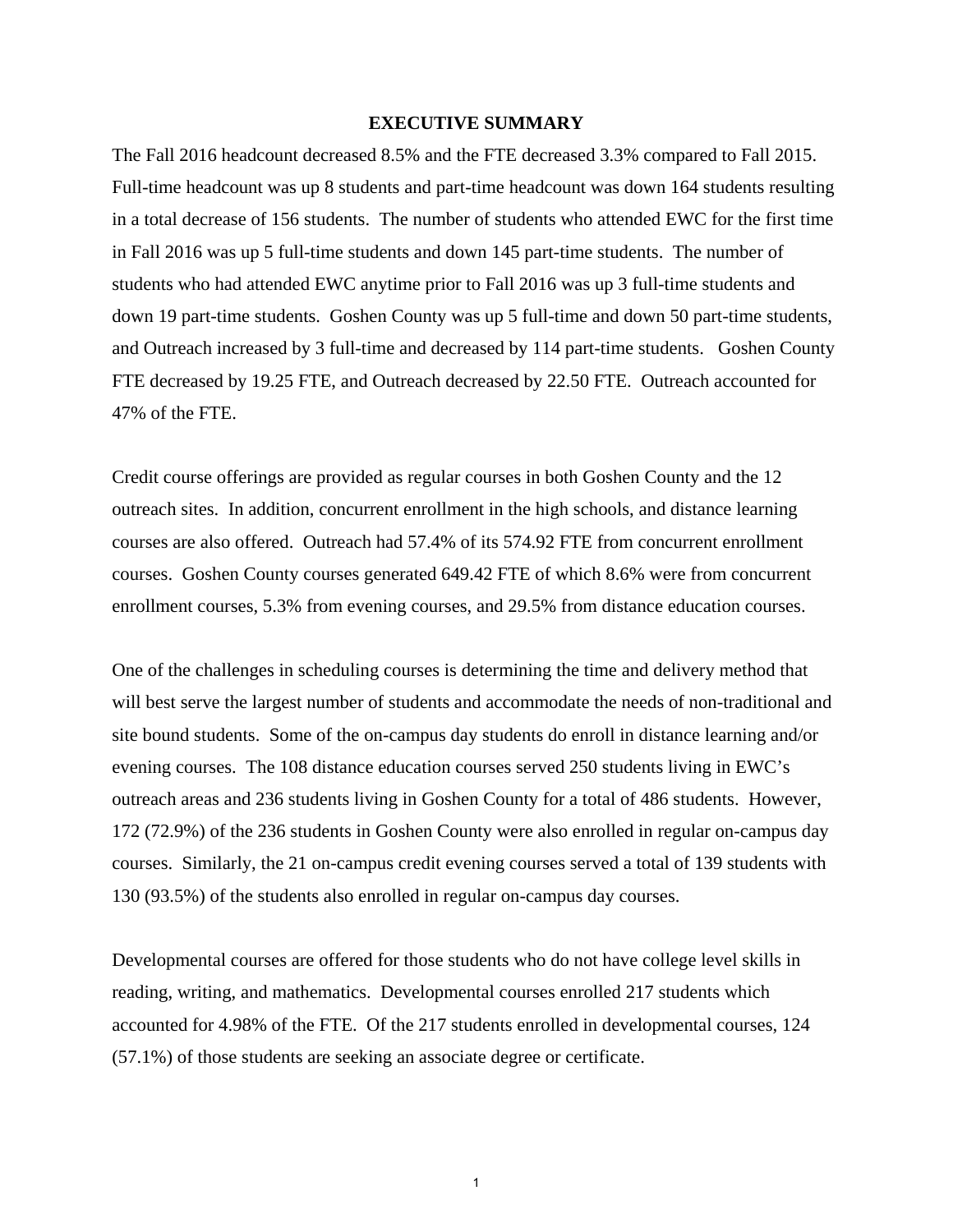The total Fall 2016 headcount was 1,690 students. Of those students, 1,062 (62.8%) were nondegree seeking. The programs with the largest enrollments were Interdisciplinary Studies, Welding & Joining Technology and Veterinary Technology. Eastern Wyoming College provides numerous non-credit and workforce development offerings. EWC's non-credit enrollment was 719 students compared to 1,653 students in Fall 2015.

The Fall 2016 on-campus, full-time students came from 20 states and foreign countries. Most of the students came from five states: Wyoming, Nebraska, Colorado, South Dakota, and Montana. Within Wyoming, the full-time, on-campus students came from 21 counties, with the majority coming from Goshen, Converse, Platte, Weston, Laramie, and Crook. The gender distribution for all credit students reflects 42.2% male and 57.8% female. The ethnicity distribution was 89.8% white non-Hispanic, 5.9% Hispanic, and 4.3% all others. The average age of students enrolled in credit courses was 23.61 with a 20.95 average for full-time students and a 25.08 average for parttime students.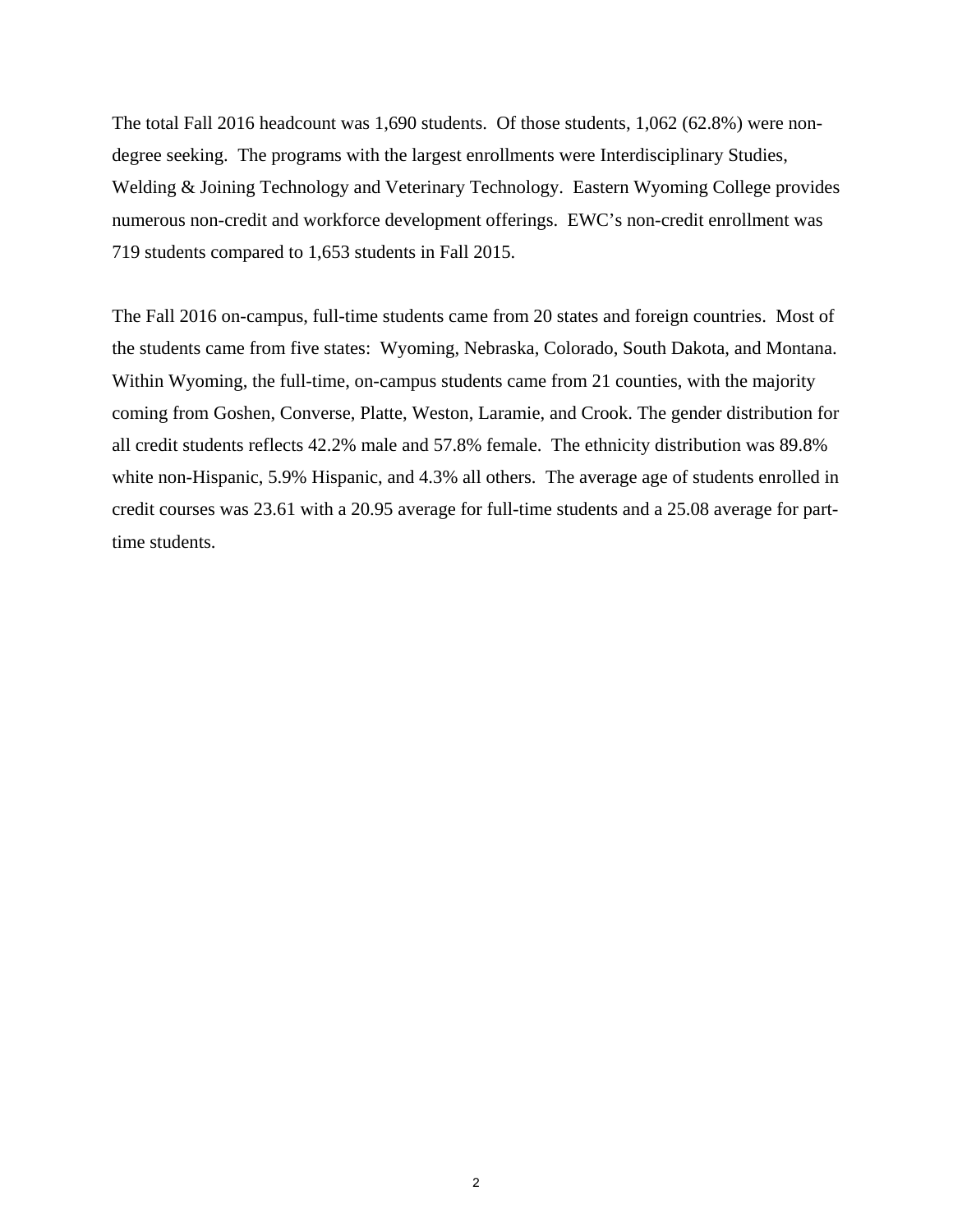#### **FALL 2016 ENROLLMENT SUMMARY**

EWC experienced a decrease of 8.5% in total student headcount as compared to Fall 2015. The total student headcount of 1,690 students reflects an overall decrease of 156 students. Total full-time enrollment is 42 students below the five-year average and total part-time enrollment is 124 students below the five-year average.

| <b>HEADCOUNT</b>        | <b>Fall 2012</b> | <b>Fall 2013</b> | <b>Fall 2014</b> | <b>Fall 2015</b> |              | <b>Fall 2016</b> |               |           |
|-------------------------|------------------|------------------|------------------|------------------|--------------|------------------|---------------|-----------|
|                         |                  |                  |                  |                  | <b>FINAL</b> | <b>VAR</b>       | $\frac{9}{6}$ | 5 Yr. AVG |
| <b>Full - Time</b>      |                  |                  |                  |                  |              |                  |               |           |
| <b>First Time</b>       | 348              | 351              | 257              | 267              | 272          | 5                | 1.9%          | 299       |
| Previous                | 329              | 335              | 404              | 327              | 330          | 3                | 0.9%          | 345       |
| <b>Total Full Timel</b> | 677              | 686              | 661              | 594              | 602          | 8                | 1.3%          | 644       |
| <b>Part - Time</b>      |                  |                  |                  |                  |              |                  |               |           |
| <b>First Time</b>       | 579              | 588              | 544              | 595              | 450          | $-145$           | $-24.4%$      | 551       |
| Previous                | 678              | 689              | 641              | 657              | 638          | $-19$            | $-2.9%$       | 661       |
| <b>Total Part Timel</b> | 1,257            | 1,277            | 1,185            | 1,252            | 1,088        | $-164$           | $-13.1%$      | 1212      |
|                         |                  |                  |                  |                  |              |                  |               |           |
| <b>Total Headcount</b>  | 1,934            | 1,963            | 1,846            | 1,846            | 1,690        | $-156$           | $-8.5%$       | 1856      |

EWC experienced a 41.75 decrease in FTE (3.3%) compared to Fall 2015. The FTE is above the five-year average.

|                                                                                        |                  |                  |                  |                  |                              | <b>Fall 2016</b>                            |                                |           |  |
|----------------------------------------------------------------------------------------|------------------|------------------|------------------|------------------|------------------------------|---------------------------------------------|--------------------------------|-----------|--|
| <b>FTE</b>                                                                             | <b>Fall 2012</b> | <b>Fall 2013</b> | <b>Fall 2014</b> | <b>Fall 2015</b> | <b>FINAL</b>                 | <b>VAR</b>                                  |                                | 5 Yr. AVG |  |
| <b>Total FTE</b>                                                                       | 1,335.25         | 1,381.04         | 1,324.00         | 1,266.08         | 1,224.33                     | $-41.75$                                    | $-3.3%$                        | 1306.14   |  |
| Fall 2016 Enrollment Report Footnotes:<br>Total students exclusively auditing classes: |                  |                  | 86               |                  |                              | Total number of hours enrolled by auditees: |                                | 90        |  |
| Total students taking audit hours within regular<br>courses:                           |                  |                  | 69               |                  |                              | Total number of audited hours:              |                                |           |  |
| Total credits enrolled by credit students:                                             |                  |                  | 14,533.00        |                  | including all audited hours: | Total hours enrolled by all students        |                                | 14,692.0  |  |
| Total FTE is<br><b>Total Headcount is</b>                                              | 1224.33<br>1690  |                  |                  |                  |                              |                                             | Source: WCCC Enrollment Report |           |  |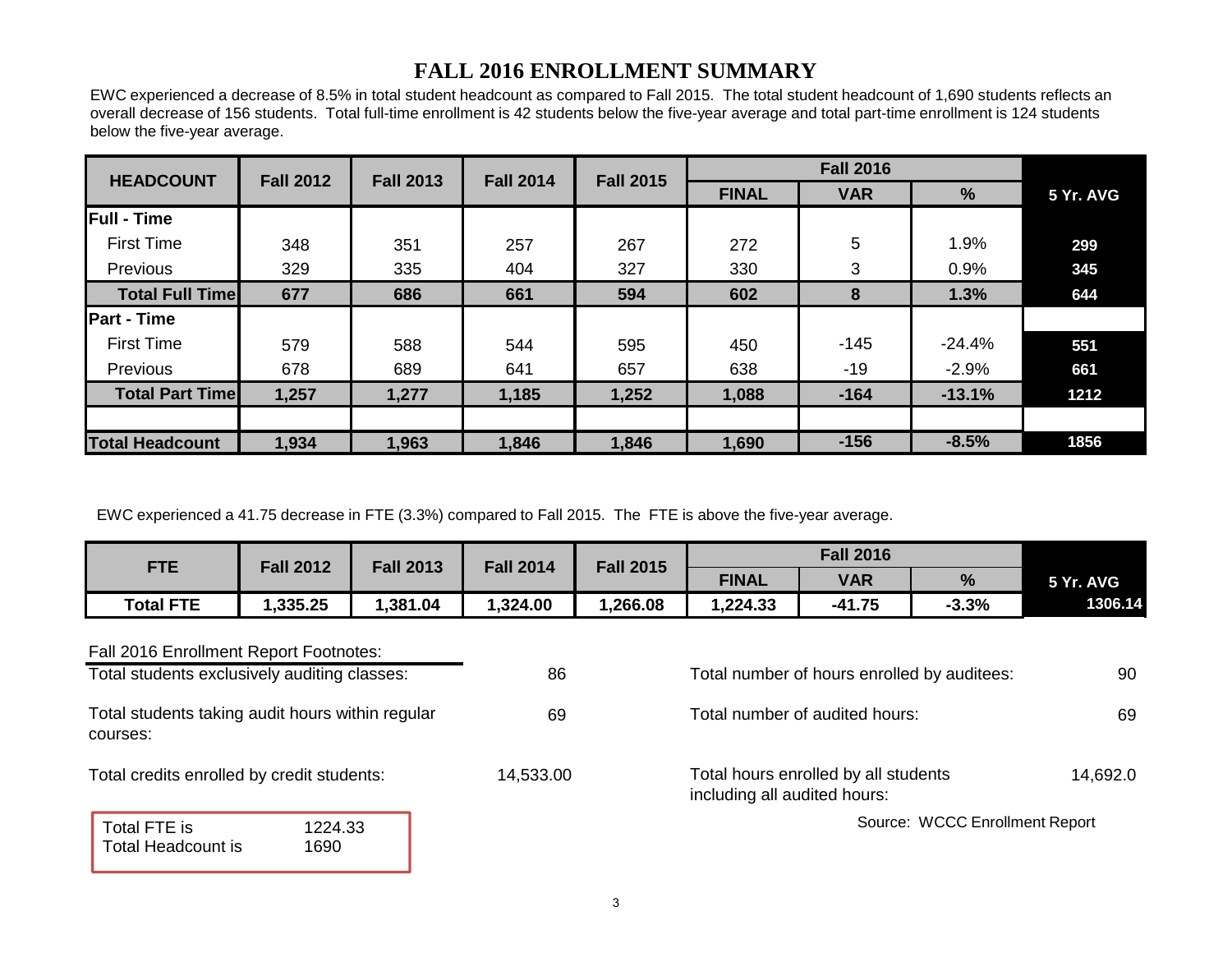**Fall Trends**



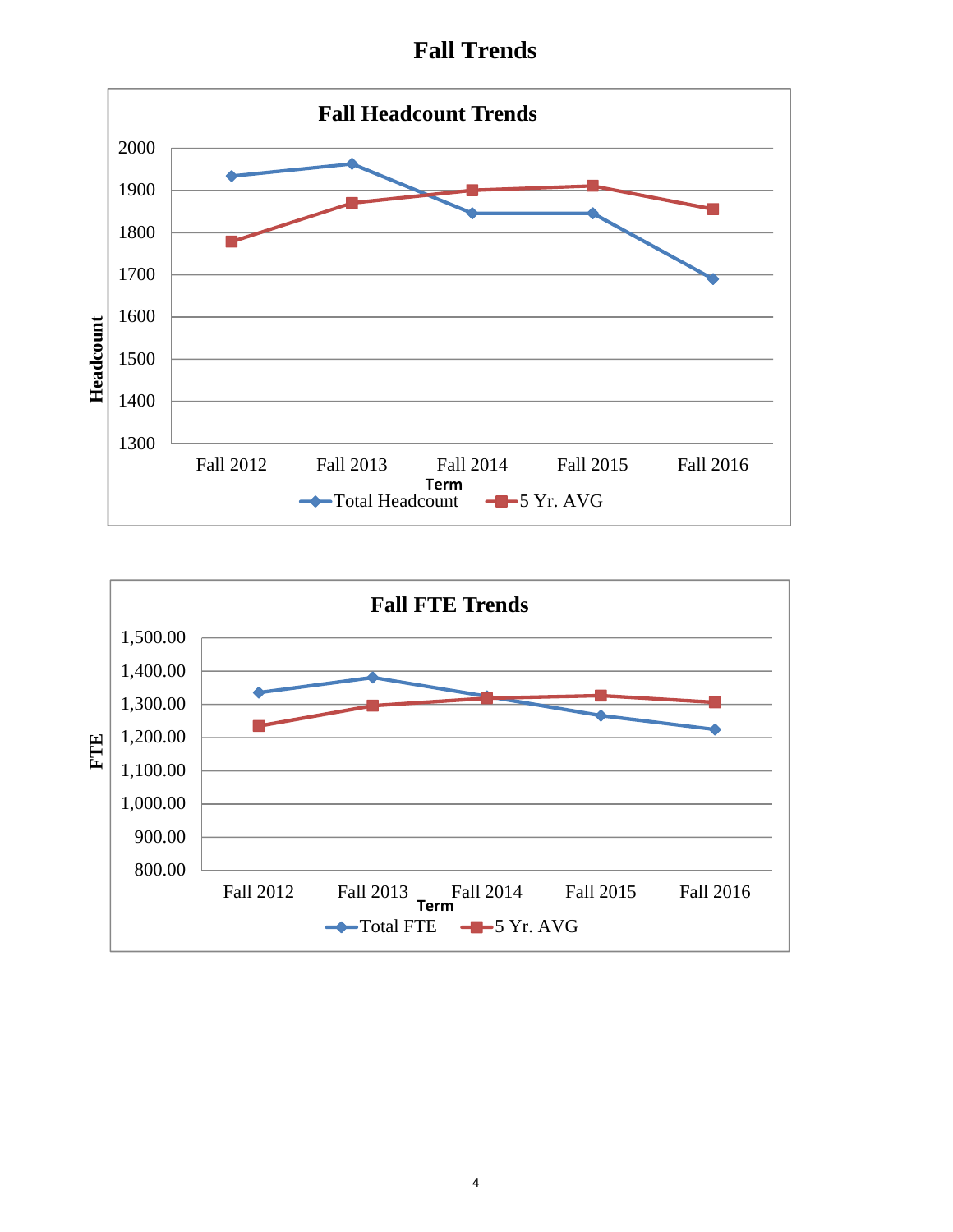## **FALL FULL-TIME HEADCOUNT**

EWC experienced an incease of 3 (1.5%) full-time students in Outreach enrollment and an increase of 5 (1.3%) students in Goshen County for a total increase of 8 (1.3%) students as compared to Fall 2015. Outreach full-time headcount was 4 above the five-year average. Goshen County was 52 below the fiveyear average. Total headcount of 602 full-time students was 49 students below the five-year average.

| <b>Student Location</b> |                         |                         | Year                    |                         |                  | 5 Yr.                   |
|-------------------------|-------------------------|-------------------------|-------------------------|-------------------------|------------------|-------------------------|
|                         | 12                      | 13                      | 14                      | 15                      | 16               | Avg.                    |
| Douglas                 | 78                      | 82                      | 78                      | 75                      | 99               | 82                      |
| Glenrock                | 6                       | $\mathbf{1}$            | $\overline{2}$          | $\mathbf{1}$            | $\overline{3}$   | $\overline{\mathbf{3}}$ |
| <b>LEA</b>              | 32                      | 17                      | 27                      | 25                      | 34               | 27                      |
| <b>Converse County</b>  | 116                     | 100                     | 107                     | 101                     | 136              | 112                     |
| Hulett                  | $\mathbf{1}$            | $\overline{2}$          | $\overline{2}$          | $\boldsymbol{0}$        | $\overline{2}$   | $\mathbf{1}$            |
| Moorcroft               | 24                      | 14                      | 22                      | 24                      | 9                | 19                      |
| Sundance                | 9                       | 11                      | 5                       | 6                       | 8                | 8                       |
| <b>Crook County</b>     | 34                      | 27                      | 29                      | 30                      | 19               | 28                      |
| Lusk                    | $\boldsymbol{0}$        | $\mathbf{1}$            | $\mathbf{1}$            | 5                       | 6                | $\overline{\mathbf{3}}$ |
| <b>Niobrara County</b>  | $\boldsymbol{0}$        | $\mathbf{1}$            | $\mathbf{1}$            | 5                       | 6                | $\overline{\mathbf{3}}$ |
| Chugwater               | $\mathbf{1}$            | $\overline{0}$          | $\boldsymbol{0}$        | $\mathbf{1}$            | $\overline{0}$   | $\boldsymbol{0}$        |
| Glendo                  | $\overline{0}$          | $\boldsymbol{0}$        | $\boldsymbol{0}$        | $\overline{0}$          | $\overline{0}$   | $\boldsymbol{0}$        |
| Guernsey                | 5                       | $\mathbf{1}$            | $\mathbf{1}$            | $\overline{0}$          | $\overline{2}$   | $\overline{2}$          |
| Wheatland               | 31                      | 22                      | 22                      | 19                      | 16               | 22                      |
| <b>Platte County</b>    | 37                      | 23                      | 23                      | 20                      | 18               | 24                      |
| Newcastle               | 25                      | 27                      | 27                      | 38                      | 21               | 28                      |
| Upton                   | $\mathbf{1}$            | $\mathbf{1}$            | $\mathbf{1}$            | $\overline{2}$          | $\overline{2}$   | $\mathbf{1}$            |
| <b>Weston County</b>    | 26                      | 28                      | 28                      | 40                      | 23               | 29                      |
| <b>Laramie County</b>   | $\bf{0}$                | $\boldsymbol{0}$        | $\boldsymbol{0}$        | $\boldsymbol{0}$        | $\boldsymbol{0}$ | $\boldsymbol{0}$        |
| Other*                  | $\overline{\mathbf{3}}$ | $\overline{\mathbf{4}}$ | $\overline{\mathbf{4}}$ | $\overline{\mathbf{3}}$ | $\boldsymbol{0}$ | $\overline{\mathbf{3}}$ |
| <b>Outreach</b>         | 216                     | 183                     | 192                     | 199                     | 202              | 198                     |
| <b>Variance</b>         |                         | $-33$                   | 9                       | $\overline{7}$          | 3 <sup>1</sup>   |                         |
| % Change                |                         | $-15.3%$                | 4.9%                    | 3.6%                    | 1.5%             |                         |
| <b>EWC</b>              | 461                     | 494                     | 494                     | 395                     | 400              | 449                     |
| <b>WMC</b>              | $\overline{0}$          | 9                       | 9                       | $\overline{0}$          | $\overline{0}$   | 4                       |
| <b>Goshen</b>           | 461                     | 503                     | 503                     | 395                     | 400              | 452                     |
| <b>Variance</b>         |                         | 42                      | $\boldsymbol{0}$        | $-108$                  | 5 <sup>5</sup>   |                         |
| % Change                |                         | 9.1%                    | $0.0\%$                 | $-21.5%$                | 1.3%             |                         |
| <b>Total</b>            | 677                     | 686                     | 695                     | 594                     | 602              | 651                     |
| <b>Variance</b>         |                         | 9 <sup>°</sup>          | 9 <sup>°</sup>          | $-101$                  | 8                |                         |
| % Change                |                         | 1.3%                    | 1.3%                    | $-14.5%$                | 1.3%             |                         |

\*Distance Education Students Living Outside the EWC Service Area

Source: Colleague FTE Summary Report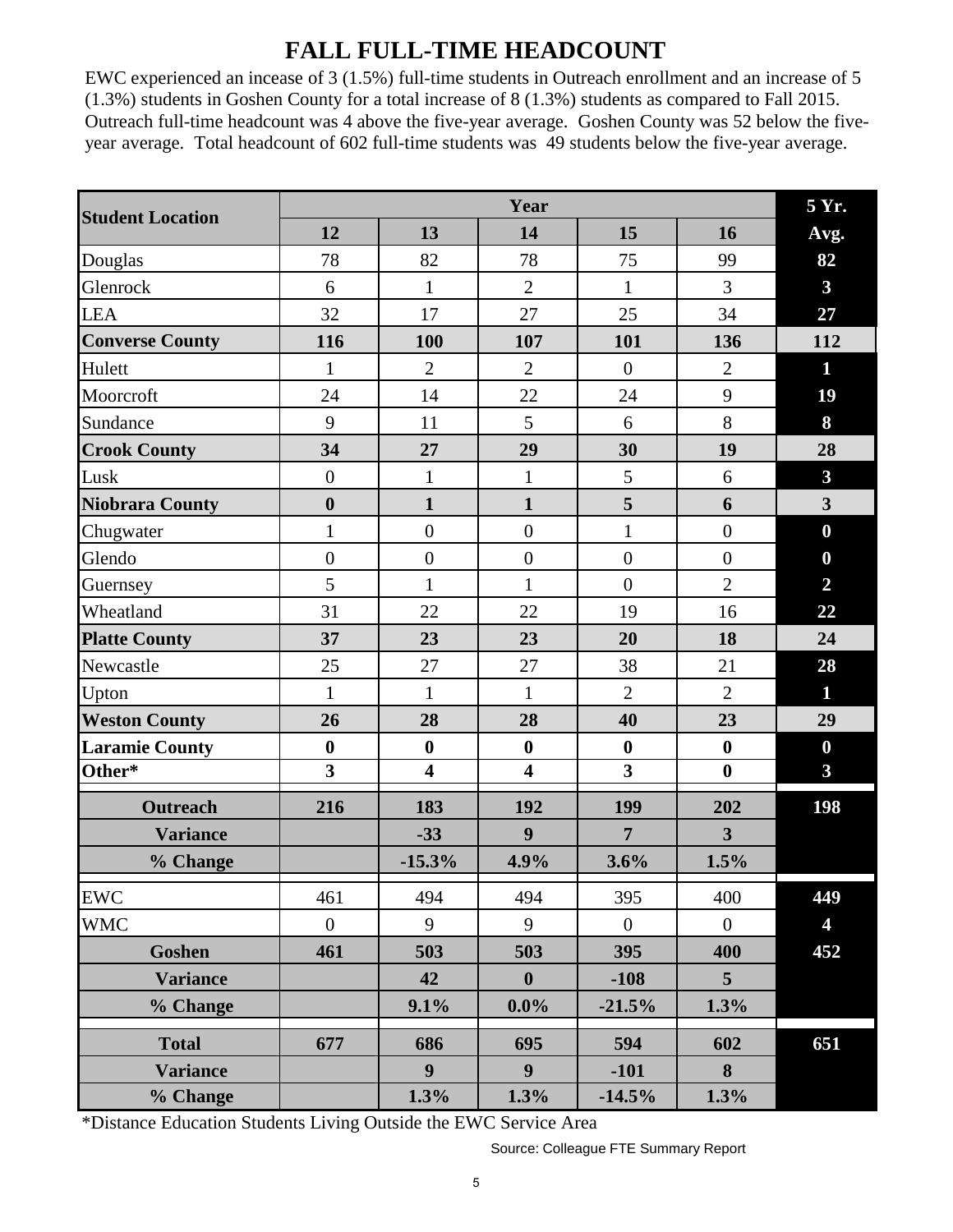

#### **FALL FULL-TIME GOSHEN COUNTY STUDENTS**

| <b>STATE</b>   | <b>TOTAL</b>   | $\frac{1}{2}$ |
|----------------|----------------|---------------|
| Wyoming        | 414            | 68.8%         |
| Alaska         | 1              | 0.2%          |
| Arizona        | 3              | 0.5%          |
| California     | $\mathbf{1}$   | 0.2%          |
| Colorado       | 30             | 5.0%          |
| Florida        | 1              | 0.2%          |
| Indiana        | 1              | 0.2%          |
| Kansas         | 1              | 0.2%          |
| Minnesota      | $\mathbf{1}$   | 0.2%          |
| Montana        | 16             | 2.7%          |
| North Carolina | 1              | 0.2%          |
| Nebraska       | 73             | 12.1%         |
| Nevada         | 1              | 0.2%          |
| Pennsylvania   | $\overline{2}$ | 0.3%          |
| South Dakota   | 26             | 4.3%          |
| Texas          | 4              | $0.7\%$       |
| Utah           | 1              | 0.2%          |
| Washington     | 3              | 0.5%          |
| Wisconsin      | $\mathbf{1}$   | 0.2%          |
| AP             | $\mathbf{1}$   | 0.2%          |
| International  | 20             | 3.3%          |
| <b>Total</b>   | 602            | 100.0%        |

| <b>STATE</b>   | <b>TOTAL</b>   | $\frac{0}{0}$ | <b>COUNTY</b>      | <b>TOTAL</b>     | $\frac{0}{0}$ |
|----------------|----------------|---------------|--------------------|------------------|---------------|
| Wyoming        | 414            | 68.8%         | Goshen             | 121              | 29.2%         |
| Alaska         | 1              | 0.2%          | Albany             | 12               | 2.9%          |
| Arizona        | 3              | 0.5%          | <b>Big Horn</b>    | $\overline{2}$   | 0.5%          |
| California     | $\mathbf{1}$   | 0.2%          | Campbell           | 9                | 2.2%          |
| Colorado       | 30             | 5.0%          | Carbon             | $\mathbf{1}$     | 0.2%          |
| Florida        | 1              | 0.2%          | Converse           | 100              | 24.2%         |
| Indiana        | $\mathbf{1}$   | 0.2%          | Crook              | 21               | 5.1%          |
| <b>Kansas</b>  | $\mathbf{1}$   | 0.2%          | Freemont           | 6                | 1.4%          |
| Minnesota      | $\mathbf{1}$   | 0.2%          | <b>Hot Springs</b> | $\overline{2}$   | 0.5%          |
| Montana        | 16             | 2.7%          | Johnson            | $\overline{4}$   | 1.0%          |
| North Carolina | $\mathbf{1}$   | 0.2%          | Laramie            | 27               | 6.5%          |
| Nebraska       | 73             | 12.1%         | Lincoln            | $\overline{4}$   | 1.0%          |
| Nevada         | $\mathbf{1}$   | 0.2%          | Natrona            | 12               | 2.9%          |
| Pennsylvania   | $\overline{2}$ | 0.3%          | Niobrara           | 15               | 3.6%          |
| South Dakota   | 26             | 4.3%          | Park               | $\overline{0}$   | $0.0\%$       |
| Texas          | $\overline{4}$ | 0.7%          | Platte             | 32               | 7.7%          |
| Utah           | 1              | 0.2%          | Sheridan           | 5                | 1.2%          |
| Washington     | 3              | 0.5%          | Sublette           | $\boldsymbol{0}$ | 0.0%          |
| Wisconsin      | $\mathbf{1}$   | 0.2%          | Sweetwater         | 6                | 1.4%          |
| AP             | $\mathbf{1}$   | 0.2%          | Teton              | $\mathbf{1}$     | 0.2%          |
| International  | 20             | 3.3%          | Uinta              | $\overline{2}$   | 0.5%          |
| <b>Total</b>   | 602            | $100.0\%$     | Washakie           | 3                | 0.7%          |
|                |                |               | Weston             | 29               | 7.0%          |
|                |                |               | <b>Total</b>       | 414              | 100.0%        |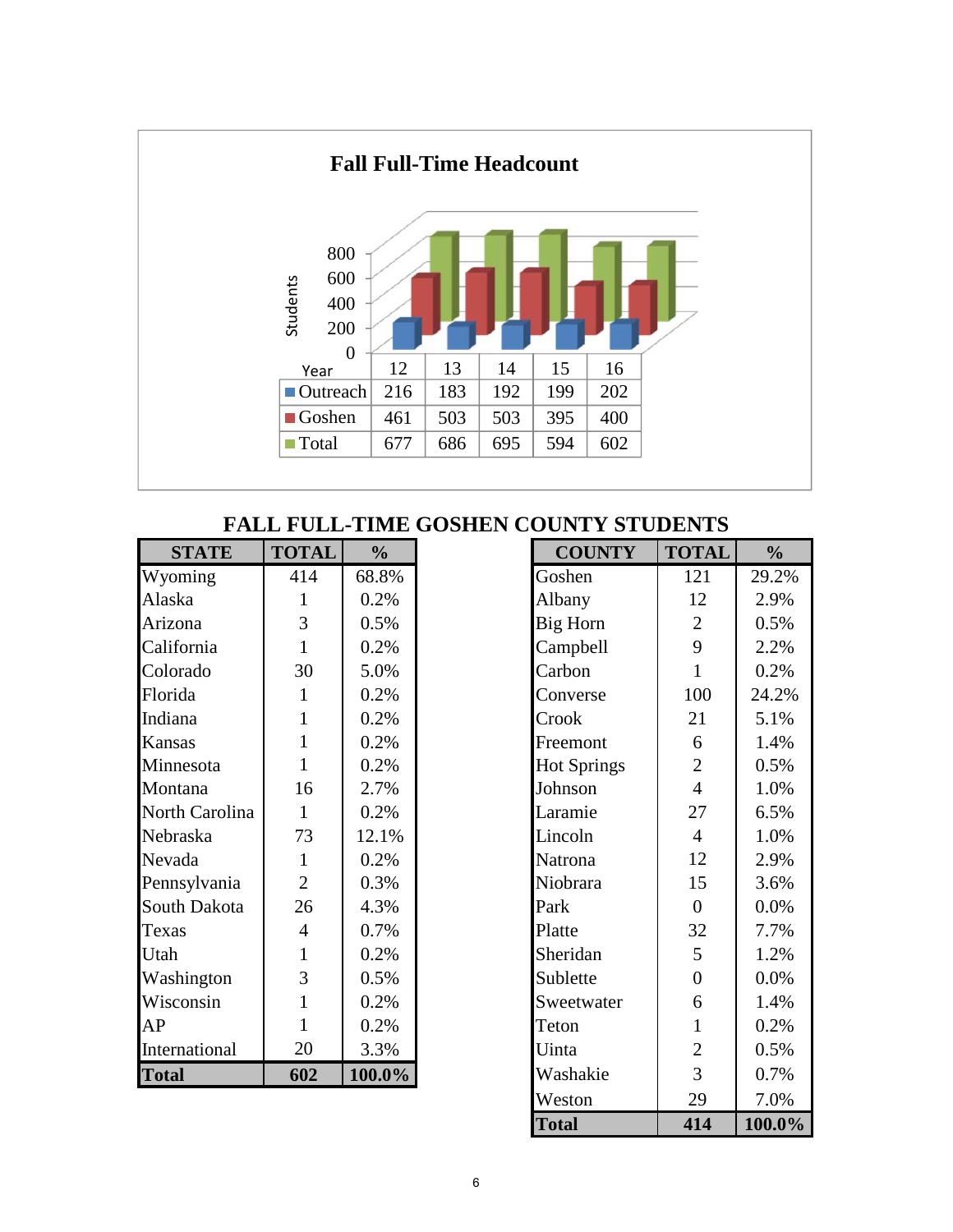## **FALL PART-TIME HEADCOUNT**

EWC experienced a decrease of 114 (13.5%) part-time students in Outreach enrollment and a decrease of 50 (12.3%) students in Goshen County for a total decrease of 164 (13.1%) students as compared to Fall 2015. Outreach part-time headcount was 68 students below the five-year average, and Goshen County part-time headcount was 56 students below the five-year average. The total part-time headcount was below the five-year average by 124 students.

| <b>Student Location</b> |                  |                         | Year           |                |                  | 5 Yr.          |
|-------------------------|------------------|-------------------------|----------------|----------------|------------------|----------------|
|                         | 12               | 13                      | 14             | 15             | 16               | Avg.           |
| Douglas                 | 251              | 239                     | 213            | 241            | 238              | 236            |
| Glenrock                | 36               | 37                      | 40             | 38             | 28               | 36             |
| <b>LEA</b>              | $\overline{4}$   | $\overline{3}$          | $\overline{4}$ | $\overline{4}$ | $\overline{4}$   | $\overline{4}$ |
| <b>Converse County</b>  | 291              | 279                     | 257            | 283            | 270              | 276            |
| Hulett                  | 30               | 27                      | 27             | 21             | 11               | 23             |
| Moorcroft               | 30               | 55                      | 32             | 64             | 59               | 48             |
| Sundance                | $\overline{27}$  | $\overline{55}$         | 65             | 49             | 46               | 48             |
| <b>Crook County</b>     | 87               | 137                     | 124            | 134            | 116              | 120            |
| Lusk                    | 55               | 59                      | 49             | 46             | 57               | 53             |
| <b>Niobrara County</b>  | $\overline{55}$  | 59                      | 49             | 46             | $\overline{57}$  | 53             |
| Chugwater               | $\boldsymbol{0}$ | $\overline{4}$          | $\overline{7}$ | 5              | 3                | $\overline{4}$ |
| Glendo                  | 3                | 3                       | 9              | 5              | 6                | 5              |
| Guernsey                | 22               | 33                      | 61             | 64             | 38               | 44             |
| Wheatland               | 73               | 82                      | 80             | 81             | 80               | 79             |
| <b>Platte County</b>    | 98               | 122                     | 157            | 155            | 127              | 132            |
| Newcastle               | 166              | 136                     | 138            | 165            | 98               | 141            |
| Upton                   | 26               | 23                      | 31             | 20             | 35               | 27             |
| <b>Weston County</b>    | 192              | 159                     | 169            | 185            | 133              | 168            |
| <b>Laramie County</b>   | 37               | $\overline{2}$          | $\bf{0}$       | $\mathbf{0}$   | $\boldsymbol{0}$ | 8              |
| Other*                  | 45               | 63                      | 42             | 44             | 30               | 45             |
| <b>Outreach</b>         | 805              | 821                     | 798            | 847            | 733              | 801            |
| <b>Variance</b>         |                  | 16                      | $-23$          | 49             | $-114$           |                |
| % Change                |                  | 2.0%                    | $-2.8%$        | 6.1%           | $-13.5%$         |                |
| <b>EWC</b>              | 405              | 430                     | 385            | 398            | 341              | 392            |
| <b>WMC</b>              | 47               | 26                      | $\overline{2}$ | $\overline{7}$ | 14               | 19             |
| <b>Goshen</b>           | 452              | 456                     | 387            | 405            | 355              | 411            |
| <b>Variance</b>         |                  | $\overline{\mathbf{4}}$ | $-69$          | 18             | $-50$            |                |
| % Change                |                  | 0.9%                    | $-15.1%$       | 4.7%           | $-12.3%$         |                |
| <b>Total</b>            | 1,257            | 1,277                   | 1,185          | 1,252          | 1,088            | 1,212          |
| <b>Variance</b>         |                  | 20                      | $-92$          | 67             | $-164$           |                |
| % Change                |                  | 1.6%                    | $-7.2%$        | 5.7%           | $-13.1%$         |                |

\*Distance Education Students Living Outside the EWC Service Area

Source: Colleague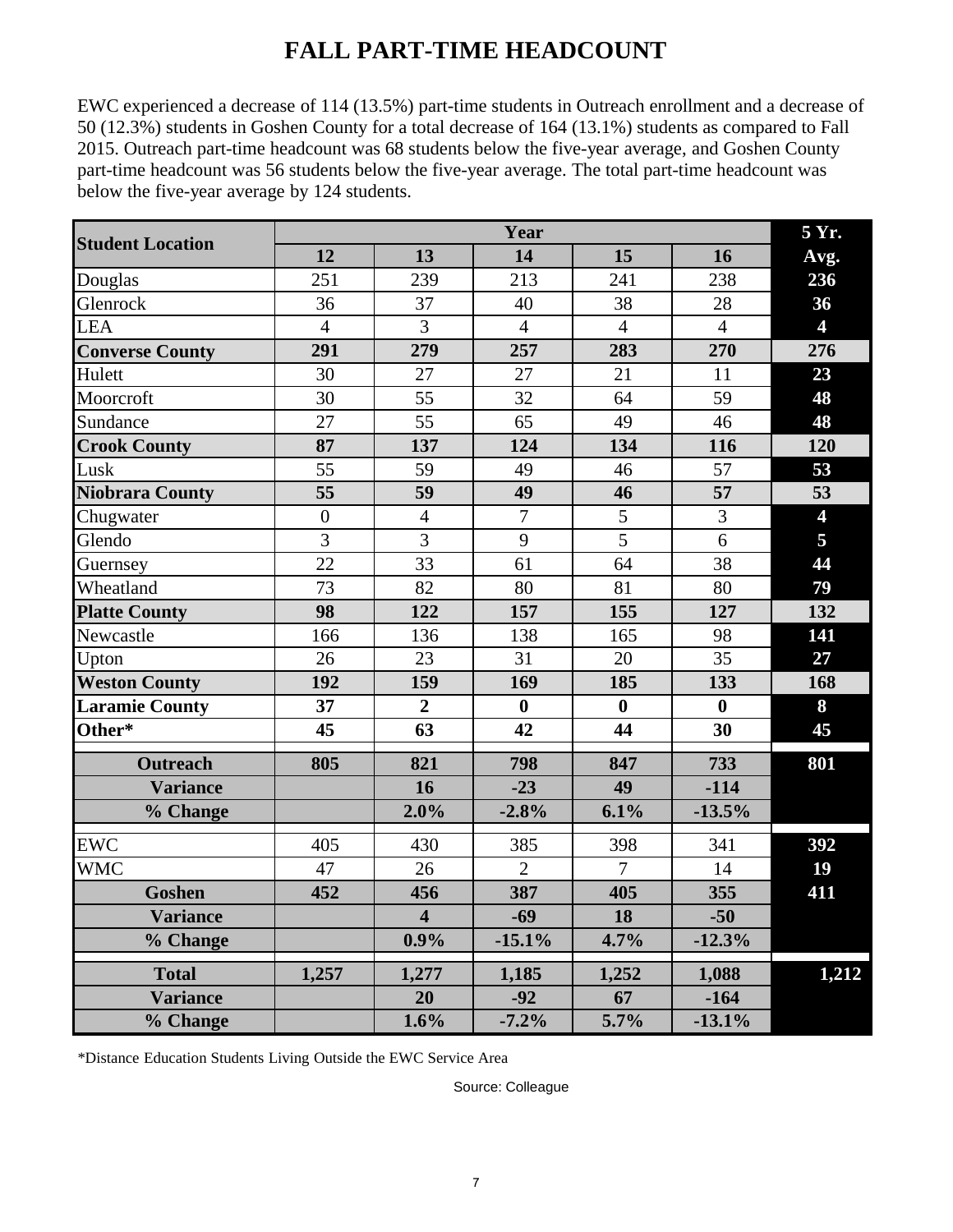#### **FALL PART-TIME HEADCOUNT**



#### **FALL HEADCOUNT BY AGE**

The two highest enrollments by age group were the 17-24 age group with 56.4% of the enrollment and 16 or younger with 20.9% of the enrollment.

|                |                | <b>Full-Time</b> |            | <b>Part-Time</b> | <b>Total</b>   |               |  |
|----------------|----------------|------------------|------------|------------------|----------------|---------------|--|
| Age            | No.            | $\frac{0}{0}$    | No.        | $\frac{0}{0}$    | No.            | $\frac{0}{0}$ |  |
| 16 or Younger  | 15             | 2.5%             | 339        | 31.2%            | 354            | 20.9%         |  |
| $17 - 24$      | 499            | 82.9%            | 454        | 41.7%            | 953            | 56.4%         |  |
| $25 - 29$      | 33             | 5.5%             | 46         | 4.2%             | 79             | 4.7%          |  |
| $30 - 34$      | 17             | 2.8%             | 50<br>4.6% |                  | 67             | 4.0%          |  |
| 35-39          | 18             | 3.0%             | 33         | 3.0%             | 51             | 3.0%          |  |
| 40-49          | 17             | 2.8%             | 41         | 3.8%             | 58             | 3.4%          |  |
| 50-59          | $\overline{2}$ | 0.3%             | 47         | 4.3%             | 49             | 2.9%          |  |
| 60 or older    | 0              | $0.0\%$          | 77         | 7.1%             | 77             | 4.6%          |  |
| <b>Unknown</b> |                | 0.2%             |            | 0.1%             | $\overline{2}$ | 0.1%          |  |
| <b>Total</b>   | 602            | 100%             | 1,088      | 100%             | 1,690          | 100%          |  |

**Average Age of 712 Men: 23.28 Average Age of 976 Women: 23.85 Average Age of 1087 Part-time Students: 25.08 Average Age of 601 Full-time Students: 20.95 Average Age of 1688 Men and Women: 23.61**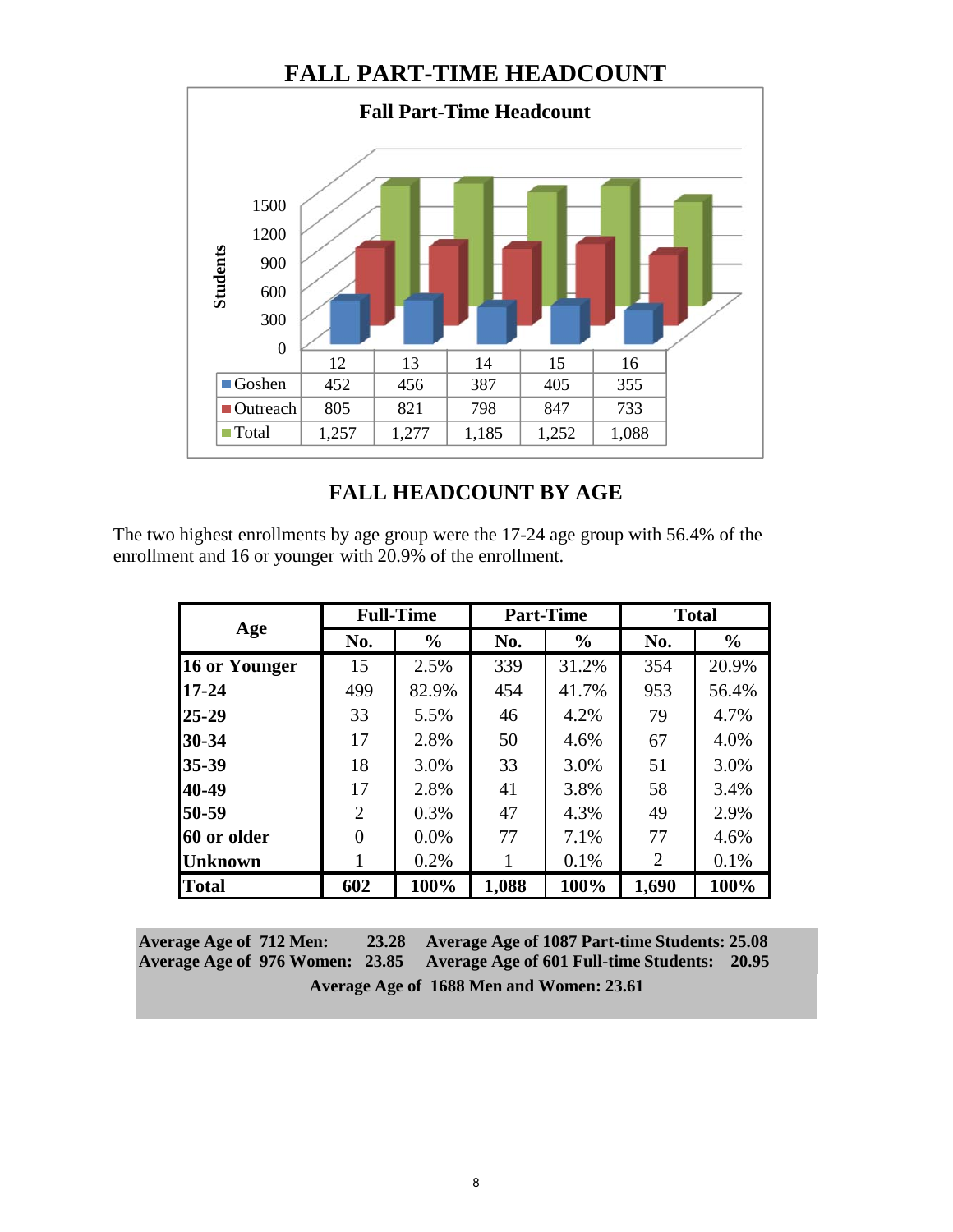## **FALL UNDER AGE 25/AGE 25 AND OLDER**

EWC experienced a decrease in the number of students less than age 25 in Outreach by 85 (10.4%) students and a decrease of 39 (6.4%) students in Goshen County for a total decrease of 124 (8.7%) students less than age 25. Outreach had a decrease of 28 (12.3%) students age 25 and older, and Goshen County experienced a decrease of 6 (3.2%) for a total decrease of 34 (8.2%) students age 25 and older.

|                         |                |                |                  |                  |                  | Year             |                  |                |                  |                | <b>Total</b>   |
|-------------------------|----------------|----------------|------------------|------------------|------------------|------------------|------------------|----------------|------------------|----------------|----------------|
| <b>Student Location</b> |                | 12             |                  | 13               |                  | 14               |                  | 15             |                  | 16             | Var            |
|                         |                |                | LT 25GE 25 LT 25 | <b>GE 25</b>     | LT 25            | <b>GE 25</b>     | LT 25            | <b>GE 25</b>   | LT 25            | <b>GE 25</b>   |                |
| Douglas                 | 223            | 106            | 231              | 90               | 223              | 68               | 248              | 68             | 255              | 82             | 21             |
| Glenrock                | 38             | $\overline{4}$ | 34               | $\overline{4}$   | 40               | $\overline{2}$   | 37               | $\overline{2}$ | 30               | $\mathbf{1}$   | $-8$           |
| <b>LEA</b>              | 5              | 31             | $\overline{7}$   | 13               | $\overline{4}$   | 27               | 14               | 15             | 5                | 32             | 8              |
| <b>Converse County</b>  | 266            | 141            | 272              | 107              | 267              | 97               | 299              | 85             | 290              | 115            | 21             |
| Hulett                  | 27             | $\overline{4}$ | 24               | 5                | 26               | $\overline{3}$   | 20               | $\mathbf{1}$   | 12               | $\mathbf{1}$   | $-8$           |
| Moorcroft               | 47             | 7              | 62               | 7                | 51               | 3                | 77               | 11             | 58               | 9              | $-21$          |
| Sundance                | 30             | 6              | 62               | 3                | 58               | 12               | 51               | $\overline{4}$ | 48               | 6              | $-1$           |
| <b>Crook County</b>     | 104            | 17             | 148              | 15               | 135              | 18               | 148              | 16             | 118              | 16             | $-30$          |
| Lusk                    | 43             | 12             | 48               | 12               | 45               | 6                | 39               | 12             | 49               | 14             | 12             |
| <b>Niobrara County</b>  | 43             | 12             | 48               | 12               | 45               | 6                | 39               | 12             | 49               | 14             | 12             |
| Chugwater               | 1              | $\overline{0}$ | $\overline{4}$   | $\overline{0}$   | $\overline{7}$   | $\overline{0}$   | 6                | $\overline{0}$ | $\overline{3}$   | $\overline{0}$ | $-3$           |
| Glendo                  | $\overline{2}$ | $\mathbf{1}$   | 3                | $\boldsymbol{0}$ | 8                | $\mathbf{1}$     | 5                | $\overline{0}$ | 5                | $\mathbf{1}$   | 1              |
| Guernsey                | 17             | 10             | 25               | 9                | 56               | $\overline{7}$   | 57               | $\overline{7}$ | 35               | 5              | $-24$          |
| Wheatland               | 85             | 19             | 85               | 18               | 96               | 17               | 88               | 12             | 87               | 9              | $-4$           |
| <b>Platte County</b>    | 105            | 30             | 117              | 27               | 167              | 25               | 156              | 19             | 130              | 15             | $-30$          |
| Newcastle               | 158            | 33             | 128              | 35               | 123              | 51               | 143              | 60             | 99               | 20             | $-84$          |
| Upton                   | 21             | 6              | 23               | 1                | 26               | 6                | 20               | $\overline{2}$ | 33               | $\overline{4}$ | 15             |
| <b>Weston County</b>    | 179            | 39             | 151              | 36               | 149              | 57               | 163              | 62             | 132              | 24             | $-69$          |
| <b>Laramie County</b>   | 37             | $\bf{0}$       | $\overline{2}$   | $\bf{0}$         | $\boldsymbol{0}$ | $\boldsymbol{0}$ | $\boldsymbol{0}$ | $\bf{0}$       | $\boldsymbol{0}$ | $\bf{0}$       | $\bf{0}$       |
| Other*                  | 17             | 31             | 20               | 46               | $\boldsymbol{9}$ | 34               | 13               | 34             | 14               | 16             | $-17$          |
| Outreach                | 751            | 270            | 758              | 243              | 772              | 237              | 818              | 228            | 733              | 200            |                |
| <b>Variance</b>         |                |                | $\overline{7}$   | $-27$            | 14               | $-6$             | 46               | $-9$           | $-85$            | $-28$          | $-113$         |
| % Change                |                |                | 0.9%             | $-10.0\%$        | 1.8%             | $-2.5%$          | 6.0%             | $-3.8%$        | $-10.4%$         | $-12.3%$       | $-10.8\%$      |
|                         |                |                |                  |                  |                  |                  |                  |                |                  |                |                |
| EWC                     | 554            | 311            | 627              | 297              | 587              | 241              | 611              | 182            | 573              | 168            | $-52$          |
| <b>WMC</b>              | $\overline{4}$ | 42             | $\overline{7}$   | 26               | $\mathbf{1}$     | 6                | $\overline{2}$   | 5              | $\mathbf{1}$     | 13             | $\overline{7}$ |
| <b>Goshen</b>           | 558            | 353            | 634              | 323              | 588              | 247              | 613              | 187            | 574              | 181            |                |
| <b>Variance</b>         |                |                | 76               | $-30$            | $-46$            | $-76$            | 25               | $-60$          | $-39$            | $-6$           | $-45$          |
| % Change                |                |                | 13.6%            | $-8.5\%$         | $-7.3%$          | $-23.5%$         | 4.3%             | $-24.3%$       | $-6.4%$          | $-3.2%$        | $-5.6\%$       |
| <b>Total</b>            | 1309           | 623            | 1392             | 566              | 1360             | 484              | 1431             | 415            | 1307             | 381            |                |
| <b>Variance</b>         |                |                | 83               | $-57$            | $-32$            | $-82$            | 71               | -69            | $-124$           | $-34$          | $-158$         |
| % Change                |                |                | 6.3%             | $-9.1\%$         | $-2.3%$          | $-14.5%$         | 5.2%             | $-14.3%$       | $-8.7%$          | $-8.2\%$       | $-8.6\%$       |

\*Distance Education Students Living Outside the EWC Service Area

LT- Less Than GE- Greater or Equal To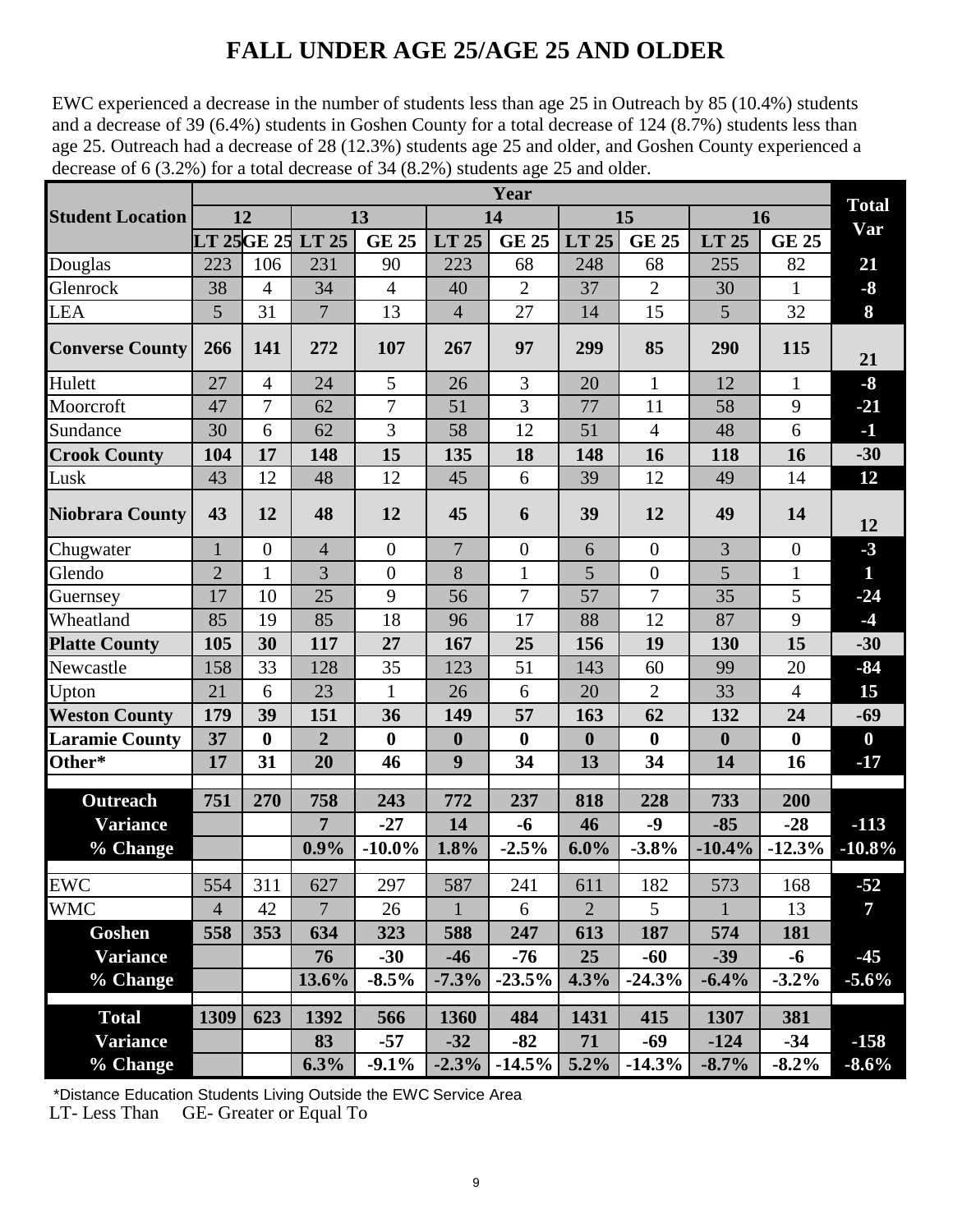#### **FALL AGE UNDER 25/AGE 25 AND OLDER**



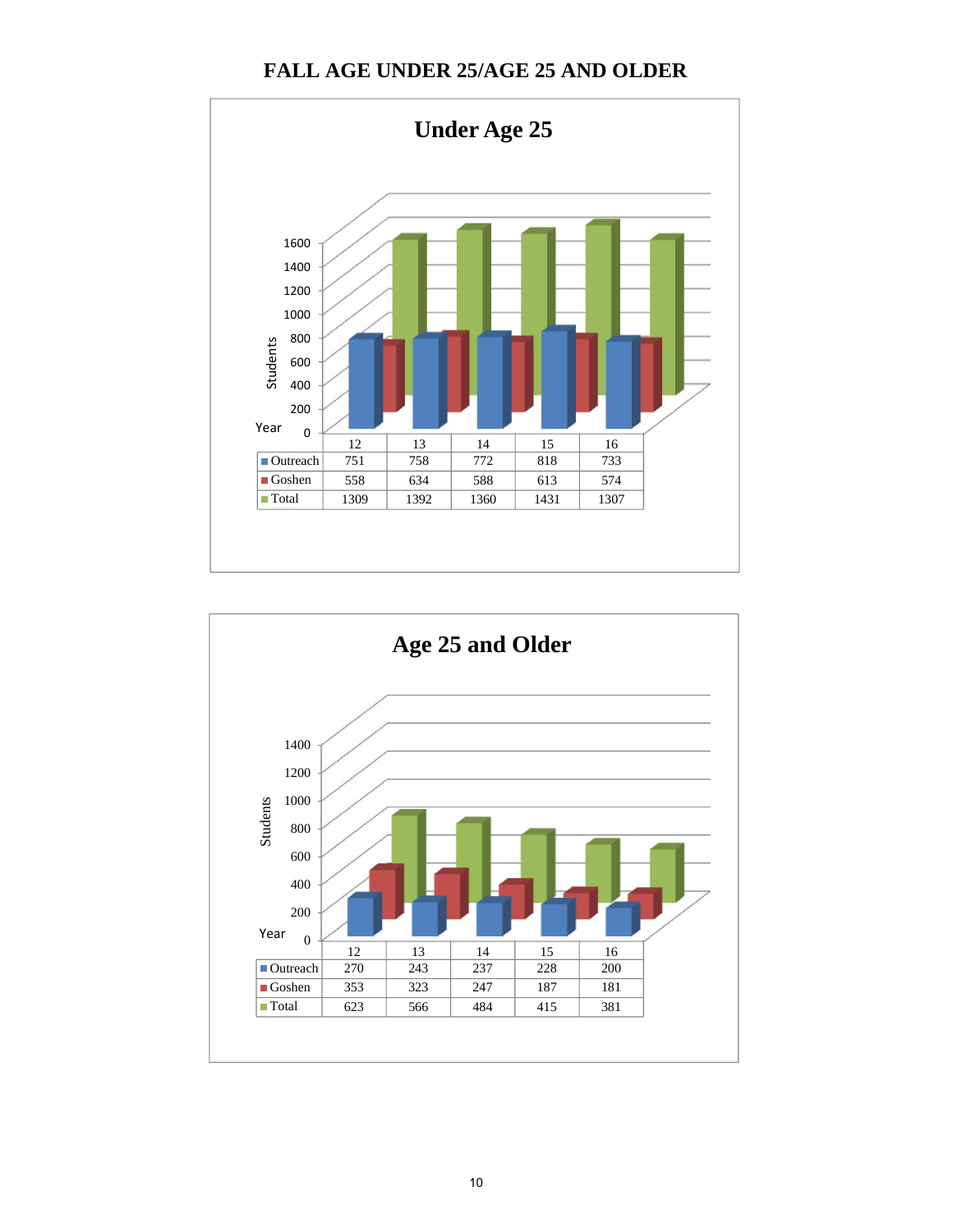#### **FALL FTE BY LOCATION**

EWC experienced a decrease of 41.75 (3.3%) FTE compared to Fall 2015. Outreach had a decrease of 22.50 (3.8%). Goshen County had a decrease of 19.25 (2.9%) FTE. **The total FTE distribution was 47% Outreach and 53% Goshen County**. Goshen County FTE was below the five-year average by 65.23. Outreach was below the five-year average by 16.58. The total FTE was 81.81 below the five-year average.

|        |                                       | Year                                                            |                                                                         |                                                                         | Var                                                                     | 5 Yr.                        |
|--------|---------------------------------------|-----------------------------------------------------------------|-------------------------------------------------------------------------|-------------------------------------------------------------------------|-------------------------------------------------------------------------|------------------------------|
| 12     | 13                                    | 14                                                              | 15                                                                      | 16                                                                      |                                                                         | Avg.                         |
| 204.92 | 208.83                                | 193.17                                                          | 200.92                                                                  | 235.08                                                                  | 34.16                                                                   | 208.58                       |
| 23.00  | 19.08                                 | 17.67                                                           | 18.42                                                                   | 17.42                                                                   | $-1.00$                                                                 | 19.12                        |
| 43.50  | 25.17                                 | 40.83                                                           | 34.83                                                                   | 50.17                                                                   | 15.33                                                                   | 38.90                        |
| 271.42 | 253.08                                | 251.67                                                          | 254.17                                                                  | 302.67                                                                  | 48.50                                                                   | 266.60                       |
| 13.50  | 16.08                                 | 14.83                                                           | 9.42                                                                    | 8.25                                                                    | $-1.17$                                                                 | 12.42                        |
| 46.50  | 42.75                                 | 48.25                                                           | 67.00                                                                   | 38.33                                                                   | $-28.67$                                                                | 48.57                        |
| 21.42  | 34.58                                 | 31.58                                                           | 28.50                                                                   | 25.00                                                                   | $-3.50$                                                                 | 28.22                        |
| 81.42  | 93.41                                 | 94.66                                                           | 104.92                                                                  | 71.58                                                                   | $-33.33$                                                                | 89.20                        |
| 19.17  | 22.67                                 | 20.92                                                           | 21.33                                                                   | 29.08                                                                   | 7.75                                                                    | 22.63                        |
| 19.17  | 22.67                                 | 20.92                                                           | 21.33                                                                   | 29.08                                                                   | 7.75                                                                    | 22.63                        |
| 1.08   | 1.25                                  | 2.83                                                            | 3.67                                                                    | 0.75                                                                    | $-2.92$                                                                 | 1.92                         |
| 1.75   | 1.58                                  | 4.17                                                            | 2.08                                                                    | 2.92                                                                    | 0.83                                                                    | 2.50                         |
| 15.42  | 13.83                                 | 16.25                                                           | 16.17                                                                   | 16.75                                                                   | 0.58                                                                    | 15.68                        |
| 75.33  | 68.67                                 | 78.50                                                           | 58.75                                                                   | 58.83                                                                   | 0.08                                                                    | 68.02                        |
| 93.58  | 85.33                                 | 101.75                                                          | 80.67                                                                   | 79.25                                                                   | $-1.42$                                                                 | 88.12                        |
| 103.83 | 91.50                                 | 103.67                                                          | 109.92                                                                  | 73.08                                                                   | $-36.84$                                                                | 96.40                        |
| 9.92   | 8.67                                  | 11.83                                                           | 9.75                                                                    | 10.75                                                                   | 1.00                                                                    | 10.18                        |
| 113.75 | 100.17                                | 115.50                                                          | 119.67                                                                  | 83.83                                                                   | $-35.84$                                                                | 106.58                       |
| 9.25   | 0.50                                  | 0.00                                                            | 0.00                                                                    | 0.00                                                                    | 0.00                                                                    | 1.95                         |
| 17.83  | 23.59                                 | 15.50                                                           | 16.67                                                                   | 8.50                                                                    | $-8.17$                                                                 | 16.42                        |
| 606.42 | 578.75                                | 600.00                                                          | 597.42                                                                  | 574.92                                                                  | $-22.50$                                                                | 591.50                       |
|        | $-27.67$                              | 21.25                                                           | $-2.58$                                                                 | $-22.50$                                                                |                                                                         |                              |
|        | $-4.6%$                               | 3.7%                                                            | $-0.4%$                                                                 | $-3.8%$                                                                 |                                                                         |                              |
|        |                                       |                                                                 |                                                                         |                                                                         |                                                                         | 705.23                       |
|        |                                       |                                                                 |                                                                         |                                                                         |                                                                         | 9.42                         |
|        |                                       |                                                                 |                                                                         |                                                                         | $-19.25$                                                                | 714.64                       |
|        |                                       |                                                                 |                                                                         |                                                                         |                                                                         |                              |
|        | 10.1%                                 | $-9.8%$                                                         | $-7.6%$                                                                 | $-2.9%$                                                                 |                                                                         |                              |
|        |                                       |                                                                 |                                                                         |                                                                         |                                                                         |                              |
|        |                                       |                                                                 |                                                                         |                                                                         |                                                                         | 1306.14                      |
|        |                                       |                                                                 |                                                                         |                                                                         |                                                                         |                              |
|        | 714.75<br>14.08<br>728.83<br>1,335.25 | 784.88<br>17.42<br>802.30<br>73.47<br>1,381.05<br>45.80<br>3.4% | 717.50<br>6.50<br>724.00<br>$-78.30$<br>1,324.00<br>$-57.05$<br>$-4.1%$ | 665.42<br>3.25<br>668.67<br>$-55.33$<br>1,266.09<br>$-57.91$<br>$-4.4%$ | 643.58<br>5.83<br>649.42<br>$-19.25$<br>1,224.33<br>$-41.75$<br>$-3.3%$ | $-21.83$<br>2.58<br>$-41.75$ |

\*Distance Education Students Living Outside the EWC Service Area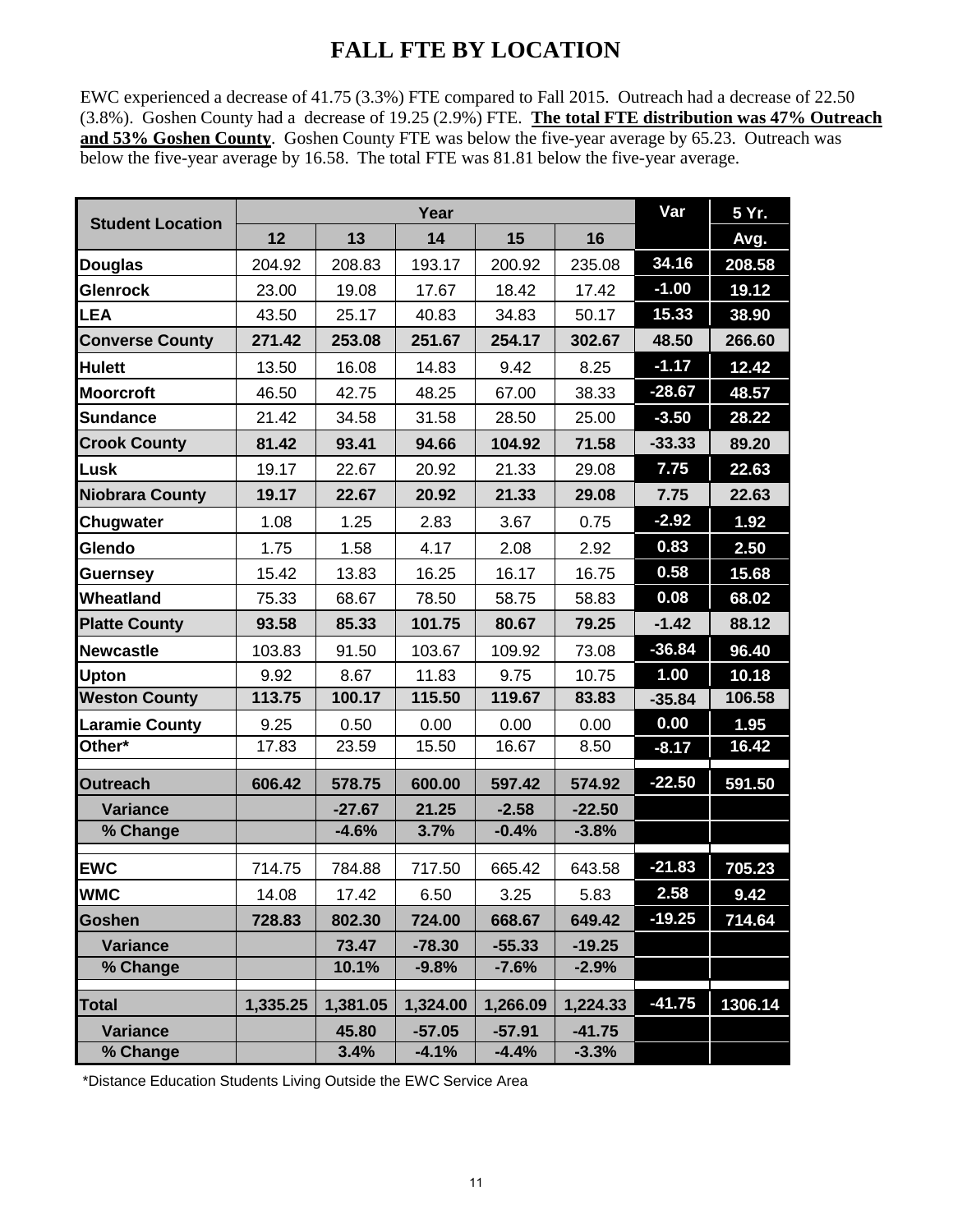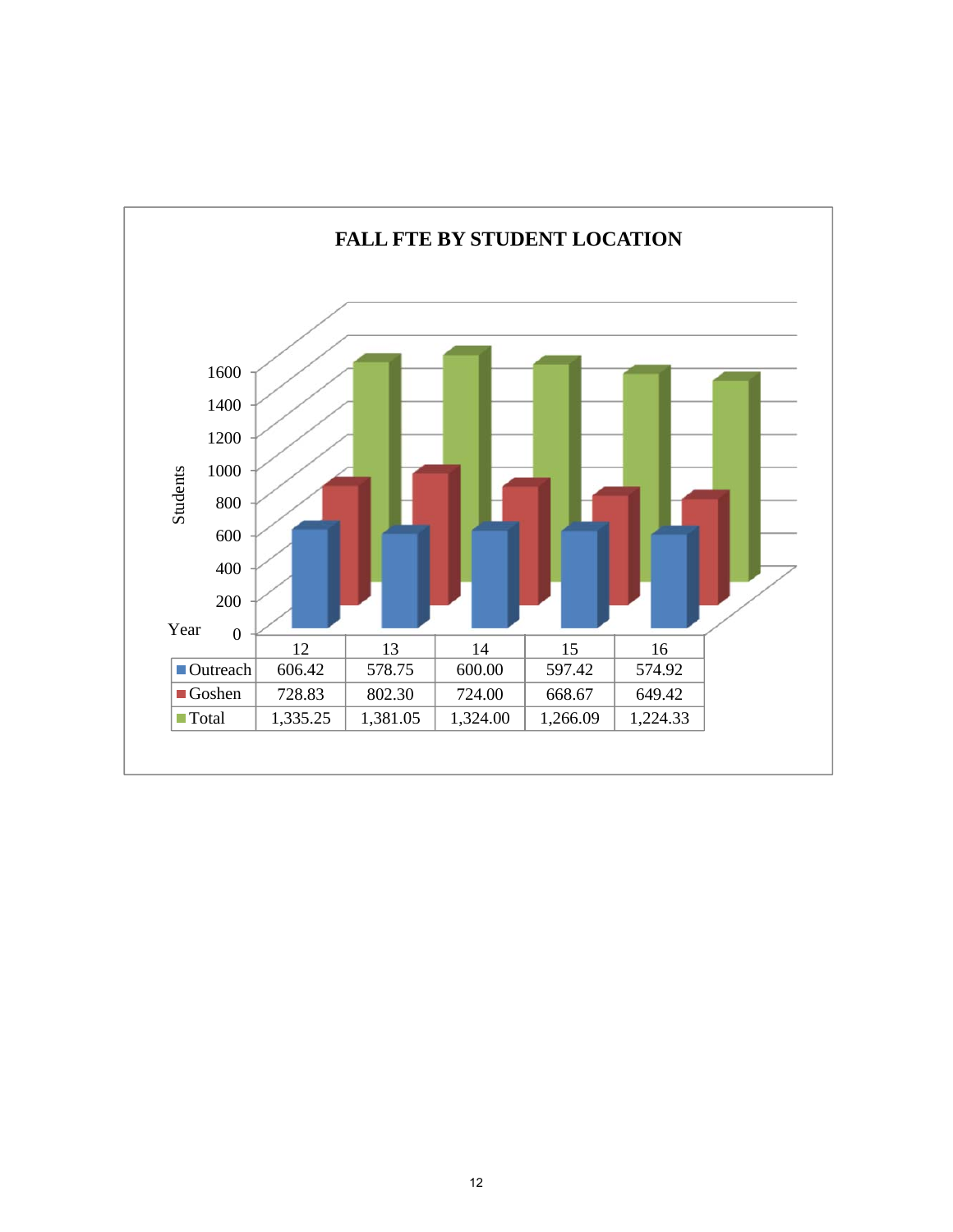|                        | <b>Fall 2014</b>      |            | <b>Fall 2015</b>        |            | <b>Fall 2016</b>      |            |  |
|------------------------|-----------------------|------------|-------------------------|------------|-----------------------|------------|--|
| <b>Course Location</b> | No.<br><b>Courses</b> | <b>FTE</b> | No.<br><b>Courses</b>   | <b>FTE</b> | No.<br><b>Courses</b> | <b>FTE</b> |  |
| Douglas                | 35                    | 126.25     | 41                      | 129.50     | 36                    | 143.92     |  |
| Glenrock               | 6                     | 16.50      | 6                       | 17.58      | $\overline{4}$        | 8.75       |  |
| <b>Converse County</b> | 41                    | 142.75     | 47                      | 147.08     | 40                    | 152.67     |  |
| Hulett                 | 10                    | 13.33      | 9                       | 9.50       | $\overline{7}$        | 5.50       |  |
| Moorcroft              | 16                    | 42.50      | 20                      | 59.17      | 8                     | 28.25      |  |
| Sundance               | 15                    | 22.08      | 18                      | 22.92      | 9                     | 13.25      |  |
| <b>Crook County</b>    | 41                    | 77.91      | 47                      | 91.59      | 24                    | 47.00      |  |
| Lusk                   | 15                    | 17.75      | 13                      | 13.08      | 12                    | 16.33      |  |
| <b>Niobrara County</b> | 15                    | 17.75      | 13                      | 13.08      | 12                    | 16.33      |  |
| Chugwater              | 3                     | 2.08       | 5                       | 3.67       | 1                     | 0.75       |  |
| Glendo                 | $\overline{5}$        | 4.08       | $\overline{3}$          | 1.58       | $\overline{5}$        | 1.83       |  |
| Guernsey               | 10                    | 9.42       | $\overline{7}$          | 7.83       | $\overline{7}$        | 9.75       |  |
| Wheatland              | 22                    | 69.17      | 28                      | 49.00      | 25                    | 43.33      |  |
| <b>Platte County</b>   | 40                    | 84.75      | 43                      | 62.08      | 38                    | 55.66      |  |
| Newcastle              | 49                    | 71.08      | 51                      | 80.42      | 45                    | 53.83      |  |
| Upton                  | $\overline{7}$        | 8.75       | $\overline{\mathbf{4}}$ | 2.42       | $\overline{4}$        | 4.25       |  |
| <b>Weston County</b>   | 56                    | 79.83      | 55                      | 82.84      | 49                    | 58.08      |  |
| Laramie County         | 0                     | 0.00       | 0                       | 0.00       | $\Omega$              | 0.00       |  |
| <b>Outreach</b>        | 193                   | 402.99     | 205                     | 396.67     | 163                   | 329.74     |  |
| Goshen                 | 21                    | 68.33      | 21                      | 66.92      | 20                    | 56.08      |  |
| <b>Total</b>           | 214                   | 471.32     | 226                     | 463.59     | 183                   | 385.82     |  |
| % of Total FTE         | 35.60%                |            | 36.62%                  |            | 31.51%                |            |  |

#### **FALL CONCURRENT COURSES**

Source: Colleague COURSE.SECTIONS File

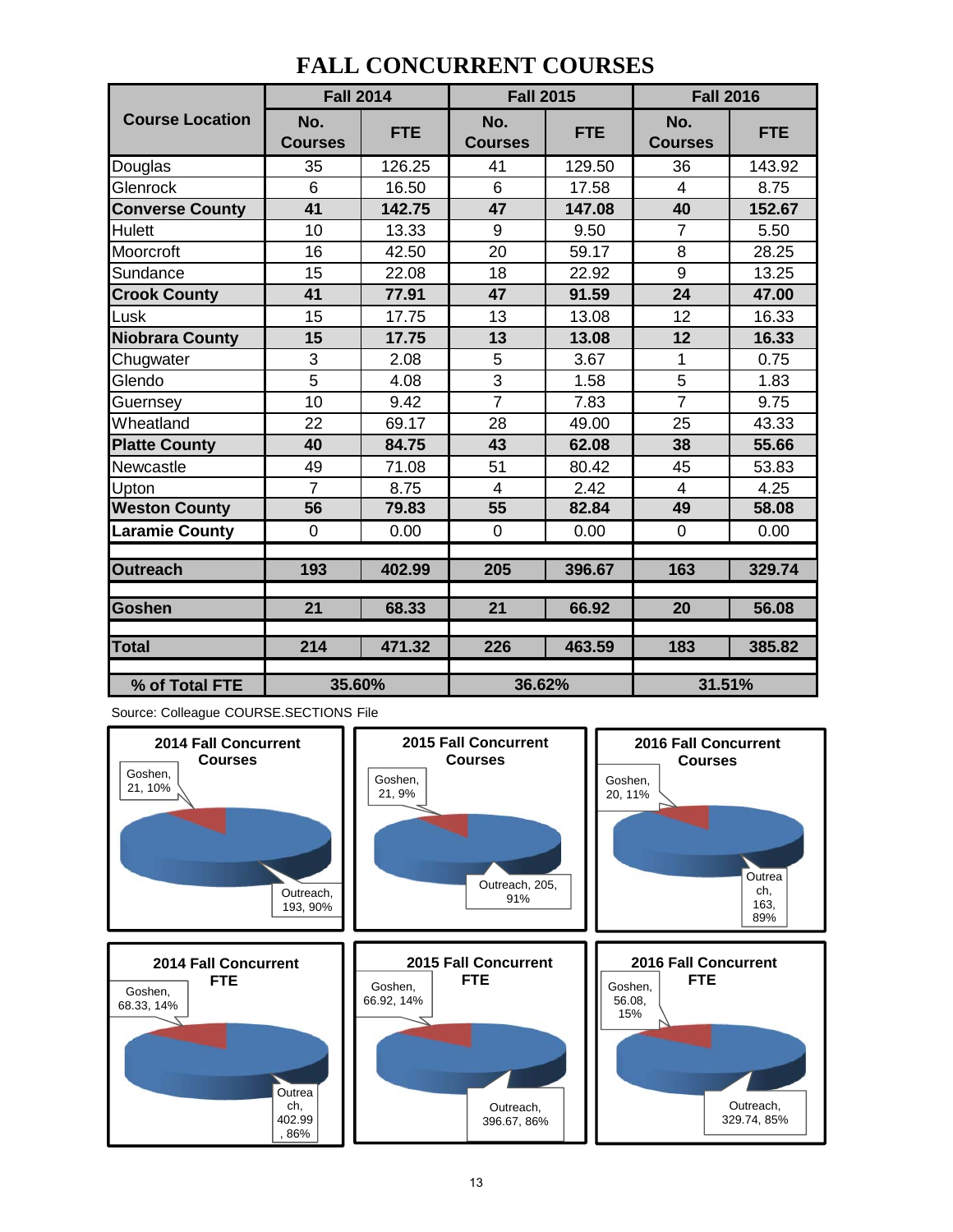# **FALL HIGH SCHOOL STUDENT HEADCOUNT**

The number of high school students enrolled in EWC credit classes decreased by 91 students compared to Fall 2015. The number of full-time high school students decreased by 24 students and the number of part-time high school students decreased by 67 students.

| <b>Student Location</b> | <b>Fall 2014</b> |             |              |              | <b>Fall 2015</b> |              |                | <b>Fall 2016</b> |                |                |  |
|-------------------------|------------------|-------------|--------------|--------------|------------------|--------------|----------------|------------------|----------------|----------------|--|
|                         | <b>FT</b>        | <b>PT</b>   | <b>Total</b> | <b>FT</b>    | <b>PT</b>        | <b>Total</b> | <b>FT</b>      | <b>PT</b>        | <b>Total</b>   | Avg.           |  |
| Douglas                 | 53               | 137         | 190          | 46           | 152              | 198          | 65             | 143              | 208            | 199            |  |
| Glenrock                | 1                | 39          | 40           | 1            | 36               | 37           | $\overline{c}$ | 27               | 29             | 35             |  |
| <b>Converse County</b>  | 54               | 176         | 230          | 47           | 188              | 235          | 67             | 170              | 237            | 234            |  |
| Hulett                  | 1                | 25          | 26           | 0            | 20               | 20           | 1              | 11               | 12             | 19             |  |
| Moorcroft               | 22               | 29          | 51           | 23           | 53               | 76           | 9              | 49               | 58             | 62             |  |
| Sundance                | 5                | 49          | 54           | 6            | 45               | 51           | $\overline{6}$ | 34               | 40             | 48             |  |
| <b>Crook County</b>     | 28               | 103         | 131          | 29           | 118              | 147          | 16             | 94               | 110            | 129            |  |
| Lusk                    | 1                | 41          | 42           | 3            | 33               | 36           | $\overline{2}$ | 41               | 43             | 40             |  |
| <b>Niobrara County</b>  | 1                | 41          | 42           | 3            | 33               | 36           | $\mathbf{2}$   | 41               | 43             | 40             |  |
| Chugwater               | $\mathbf 0$      | 6           | 6            | $\mathbf{1}$ | 5                | 6            | $\mathbf 0$    | $\mathbf{3}$     | 3              | $\overline{5}$ |  |
| Glendo                  | 0                | 8           | 8            | 0            | 4                | 4            | $\Omega$       | 5                | $\overline{5}$ | $\,6$          |  |
| Guernsey                | 1                | 26          | 27           | $\Omega$     | 24               | 24           | $\Omega$       | 29               | 29             | 27             |  |
| Wheatland               | 31               | 59          | 90           | 18           | 65               | 83           | 13             | 68               | 81             | 85             |  |
| <b>Platte County</b>    | 32               | 99          | 131          | 19           | 98               | 117          | 13             | 105              | 118            | 122            |  |
| Newcastle               | 29               | 71          | 100          | 36           | 85               | 121          | 14             | 76               | 90             | 104            |  |
| Upton                   | 0                | 24          | 24           | $\mathbf 0$  | 19               | 19           | $\Omega$       | 31               | 31             | 25             |  |
| <b>Weston County</b>    | 29               | 95          | 124          | 36           | 104              | 140          | 14             | 107              | 121            | 128            |  |
| <b>Other</b>            | $\mathbf 0$      | $\mathbf 0$ | $\bf{0}$     | $\bf{0}$     | 1                | 1            | $\mathbf 0$    | $\bf{0}$         | $\bf{0}$       | $\mathbf 0$    |  |
| <b>Laramie County</b>   | $\mathbf 0$      | $\bf{0}$    | $\bf{0}$     | $\bf{0}$     | $\mathbf 0$      | 0            | $\mathbf 0$    | $\bf{0}$         | $\bf{0}$       | $\mathbf 0$    |  |
|                         |                  |             |              |              |                  |              |                |                  |                |                |  |
| <b>Outreach</b>         | 144              | 514         | 658          | 134          | 542              | 676          | 112            | 517              | 629            | 654            |  |
|                         |                  |             |              |              |                  |              |                |                  |                |                |  |
| Goshen                  | 18               | 125         | 143          | 12           | 184              | 196          | 10             | 142              | 152            | 164            |  |
|                         |                  |             |              |              |                  |              |                |                  |                |                |  |
| <b>Total</b>            | 162              | 639         | 801          | 146          | 726              | 872          | 122            | 659              | 781            | 818            |  |
|                         |                  |             |              |              |                  |              |                |                  |                |                |  |
| % of Total Students     |                  | 43.39%      |              |              | 47.24%           |              |                | 46.21%           |                |                |  |

Source: Colleague

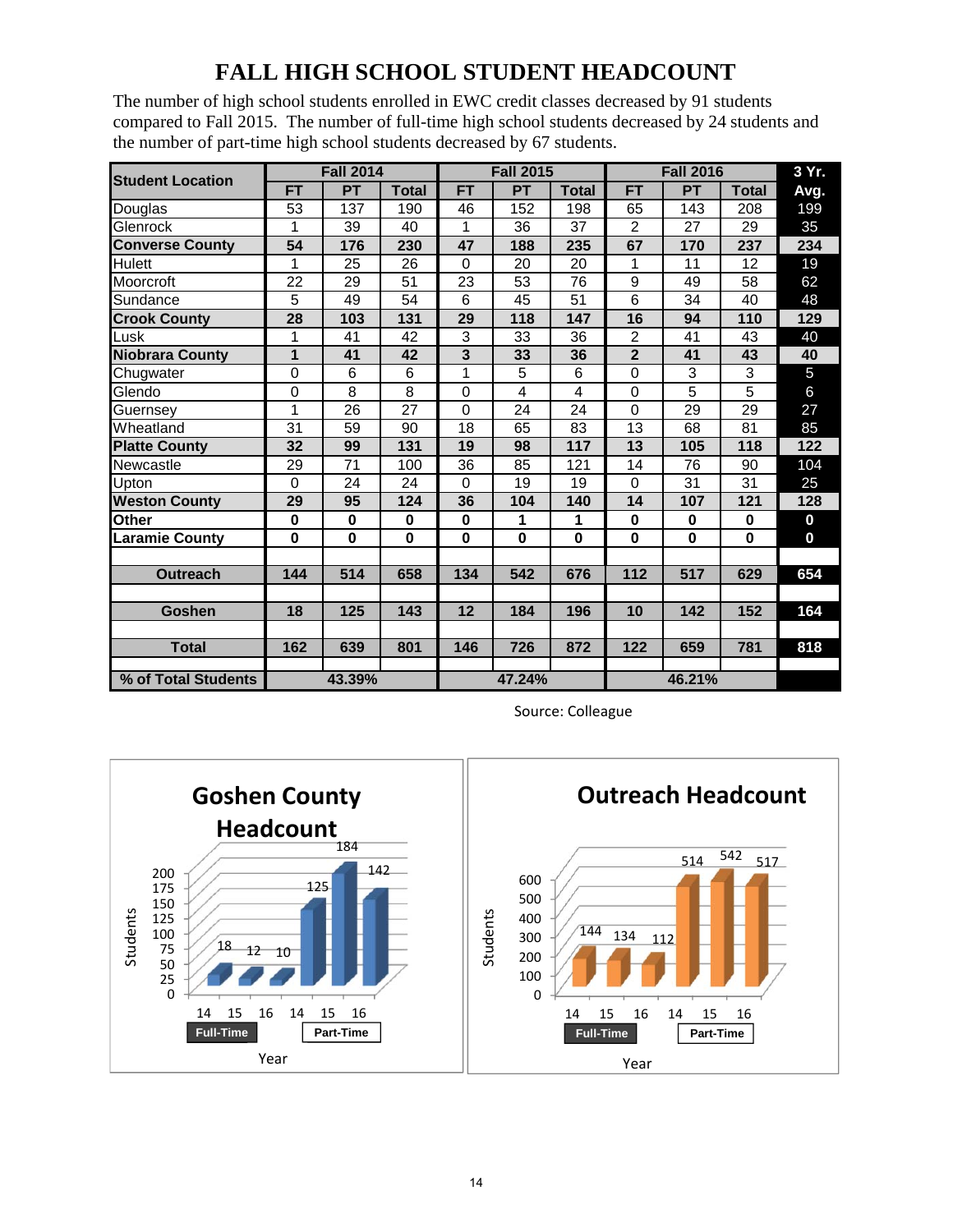| <b>Student Location</b> |                | <b>Concurrent</b><br><b>Courses Only</b> |                 | <b>Regular Courses</b><br>Only |                 |                 | <b>Both Concurrent</b><br>and Regular<br><b>Courses</b> |                  |                 | <b>Total High School</b><br><b>Students</b> |           |                 |
|-------------------------|----------------|------------------------------------------|-----------------|--------------------------------|-----------------|-----------------|---------------------------------------------------------|------------------|-----------------|---------------------------------------------|-----------|-----------------|
|                         | FT             | <b>PT</b>                                | <b>Total</b>    | <b>FT</b>                      | <b>PT</b>       | <b>Total</b>    | FT                                                      | <b>PT</b>        | <b>Total</b>    | FT                                          | <b>PT</b> | <b>Total</b>    |
| Douglas                 | 46             | 116                                      | 162             |                                | $\overline{c}$  | $\overline{2}$  | 19                                                      | 25               | 44              | 65                                          | 143       | 208             |
| Glenrock                |                | 13                                       | 13              |                                | 3               | 3               | $\overline{2}$                                          | 11               | 13              | $\overline{2}$                              | 27        | 29              |
| <b>Converse County</b>  | 46             | 129                                      | 175             |                                | 5               | 5               | 21                                                      | 36               | 57              | 67                                          | 170       | 237             |
| Hulett                  |                | 5                                        | 5               |                                | 1               | 1               | 1                                                       | 5                | 6               | 1                                           | 11        | 12              |
| Moorcroft               |                | 36                                       | 36              |                                | $\overline{c}$  | 2               | 9                                                       | 11               | 20              | 9                                           | 49        | 58              |
| Sundance                |                | 21                                       | 21              |                                | $\overline{2}$  | $\overline{2}$  | 6                                                       | 11               | 17              | 6                                           | 34        | 40              |
| <b>Crook County</b>     |                | 62                                       | 62              |                                | 5               | 5               | 16                                                      | 27               | 43              | 16                                          | 94        | 110             |
| Lusk                    |                | 31                                       | 31              |                                | 1               | 1               | $\overline{2}$                                          | 9                | 11              | $\overline{c}$                              | 41        | 43              |
| <b>Niobrara County</b>  |                | 31                                       | $\overline{31}$ |                                | $\mathbf{1}$    | $\mathbf{1}$    | $\overline{2}$                                          | $\boldsymbol{9}$ | $\overline{11}$ | $\overline{2}$                              | 41        | 43              |
| Chugwater               |                | 3                                        | 3               |                                |                 |                 |                                                         |                  |                 |                                             | 3         | 3               |
| Glendo                  |                | $\overline{3}$                           | $\overline{3}$  |                                |                 |                 |                                                         | $\overline{2}$   | $\overline{2}$  |                                             | 5         | $\overline{5}$  |
| Guernsey                |                | 24                                       | $\overline{24}$ |                                | 5               | 5               |                                                         |                  |                 |                                             | 29        | $\overline{29}$ |
| Wheatland               | 3              | 54                                       | $\overline{57}$ |                                | $\overline{c}$  | $\overline{2}$  | 10                                                      | 12               | 22              | 13                                          | 68        | 81              |
| <b>Platte County</b>    | 3              | 84                                       | 87              |                                | 7               | 7               | 10                                                      | 14               | 24              | 13                                          | 105       | 118             |
| Newcastle               | 8              | 67                                       | 75              |                                | 1               | 1               | 6                                                       | 8                | 14              | 14                                          | 76        | 90              |
| Upton                   |                | 22                                       | 22              |                                | 4               | 4               |                                                         | 5                | 5               |                                             | 31        | 31              |
| <b>Weston County</b>    | 8              | 89                                       | 97              |                                | 5               | 5               | 6                                                       | 13               | 19              | 14                                          | 107       | 121             |
| Other                   |                |                                          |                 |                                |                 |                 |                                                         |                  |                 |                                             |           |                 |
| <b>Laramie County</b>   |                |                                          |                 |                                |                 |                 |                                                         |                  |                 |                                             |           |                 |
|                         |                |                                          |                 |                                |                 |                 |                                                         |                  |                 |                                             |           |                 |
| Outreach                | 57             | 395                                      | 452             |                                | 23              | 23              | $\overline{55}$                                         | 99               | 154             | 112                                         | 517       | 629             |
|                         |                |                                          |                 |                                |                 |                 |                                                         |                  |                 |                                             |           |                 |
| <b>Goshen</b>           | $\overline{2}$ | 103                                      | 105             |                                | 14              | 14              | $\overline{\bf 8}$                                      | $\overline{25}$  | $\overline{33}$ | 10                                          | 142       | 152             |
| <b>Total</b>            | 59             | 498                                      | 557             |                                | $\overline{37}$ | $\overline{37}$ | 63                                                      | 124              | 187             | 122                                         | 659       | 781             |
|                         |                |                                          |                 |                                |                 |                 |                                                         |                  |                 |                                             |           |                 |

#### **FALL HIGH SCHOOL STUDENT HEADCOUNT**



Source: Colleague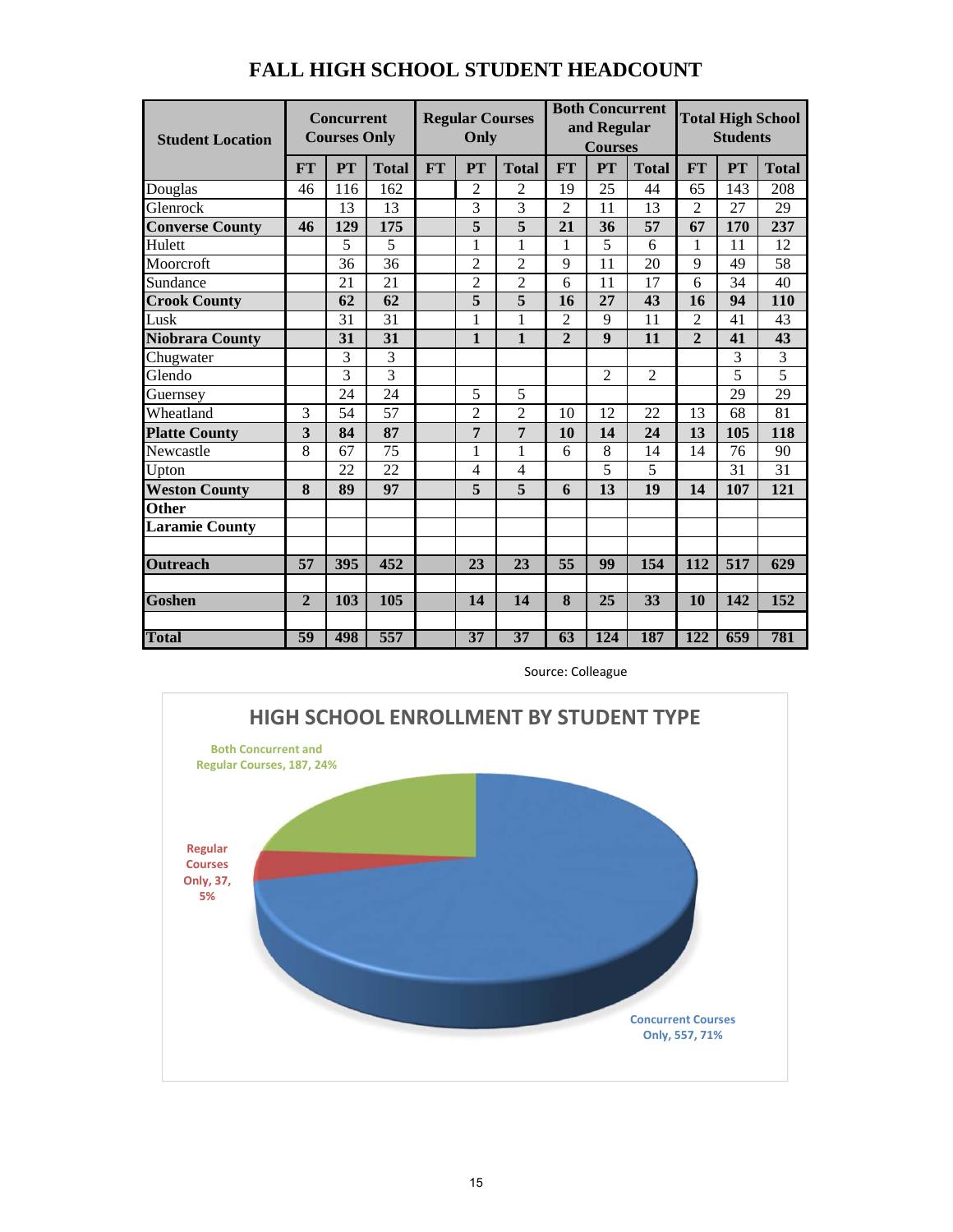# **FALL DISTANCE EDUCATION COURSES**

| <b>Course</b>   | <b>Fall 2014</b><br><b>Delivery</b> |                 |            |                 | <b>Fall 2015</b> |            | <b>Fall 2016</b> |                 |            |  |
|-----------------|-------------------------------------|-----------------|------------|-----------------|------------------|------------|------------------|-----------------|------------|--|
| <b>Location</b> | <b>Sections</b>                     | <b>Students</b> | <b>FTE</b> | <b>Sections</b> | Students         | <b>FTE</b> | <b>Sections</b>  | <b>Students</b> | <b>FTE</b> |  |
| <b>Goshen</b>   | 116                                 | 607             | 140.00     | 111             | 671              | 153.50     | 100              | 815             | 191.58     |  |
| Lusk            |                                     | 52              | 12.17      |                 | 66               | 16.17      |                  | 60              | 15.00      |  |
| <b>Total</b>    | 125                                 | 659             | 152.17     | 120             | 737              | 170        | 108              | 875             | 206.58     |  |

| <b>Course</b>                    |                 | <b>Fall 2014</b> |            |          | <b>Fall 2015</b> |            | <b>Fall 2016</b> |                 |            |  |
|----------------------------------|-----------------|------------------|------------|----------|------------------|------------|------------------|-----------------|------------|--|
| <b>Delivery</b><br><b>Method</b> | <b>Sections</b> | Students         | <b>FTE</b> | Sections | <b>Students</b>  | <b>FTE</b> | <b>Sections</b>  | <b>Students</b> | <b>FTE</b> |  |
| <b>Internet</b>                  | 125             | 659              | 152.17     | 120      | 737              | 170.00     | 108              | 875             | 206.58     |  |
| <b>Total</b>                     | 125             | 659              | 152.17     | 120      | 737              | 170        | 108              | 875             | 206.58     |  |
|                                  |                 |                  |            |          |                  |            |                  |                 |            |  |
| % of Total FTE                   | 11.49%          |                  |            |          | 13.43%           |            | 16.87%           |                 |            |  |

Number of students is a duplicated headcount.

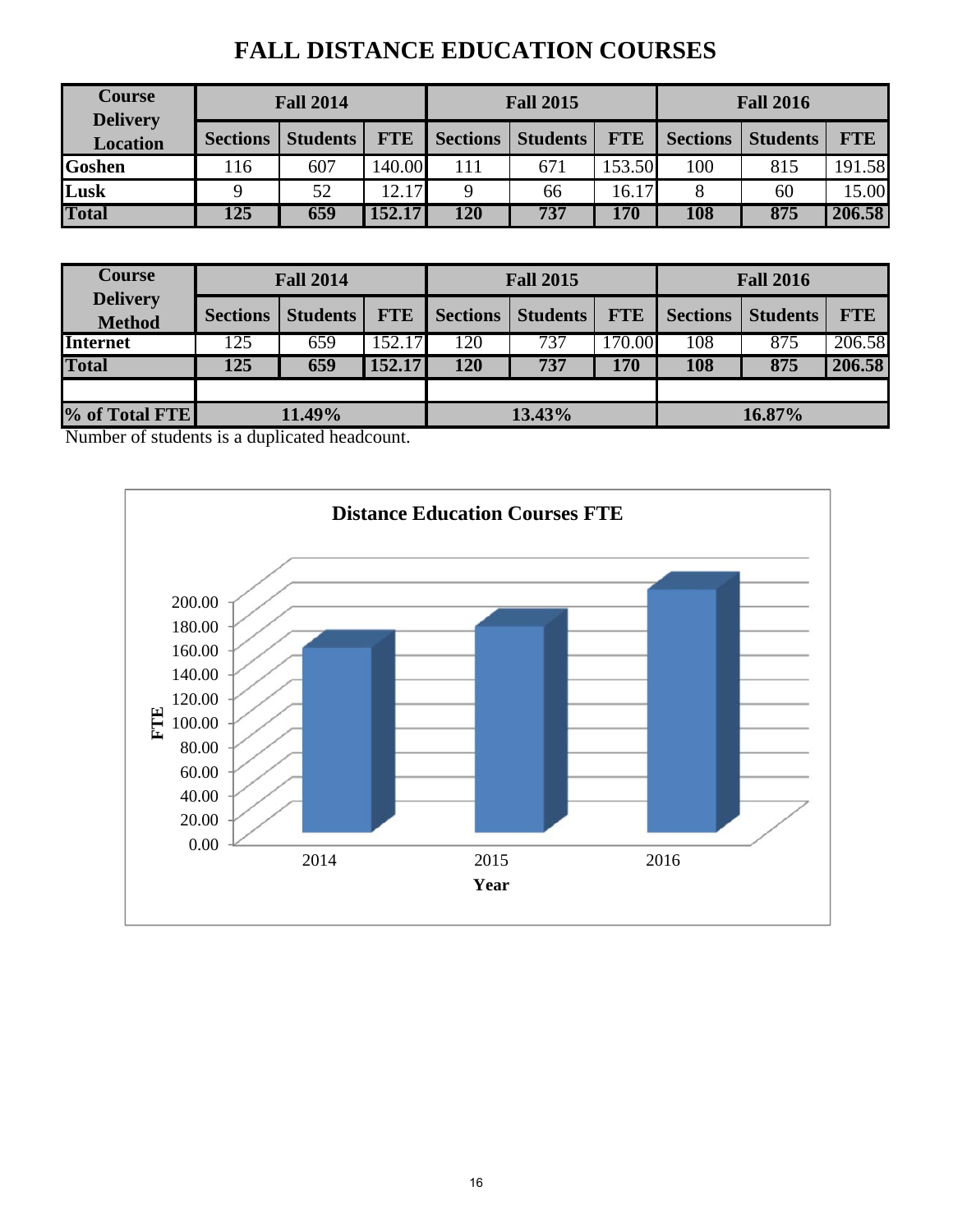|                         |                | <b>Fall 2014</b> |                |                | <b>Fall 2015</b> |                |                | <b>Fall 2016</b> |                |
|-------------------------|----------------|------------------|----------------|----------------|------------------|----------------|----------------|------------------|----------------|
| <b>Student Location</b> | <b>FT</b>      | <b>PT</b>        | <b>Total</b>   | <b>FT</b>      | <b>PT</b>        | <b>Total</b>   | <b>FT</b>      | <b>PT</b>        | <b>Total</b>   |
| Douglas                 | 21             | 36               | 57             | 25             | 38               | 63             | 23             | 42               | 65             |
| Glenrock                | 1              | 1                | $\overline{2}$ | $\mathbf 0$    | $\overline{2}$   | 2              | 3              | 15               | 18             |
| <b>LEA</b>              | $\overline{0}$ | 0                | $\overline{0}$ | $\overline{0}$ | 1                | 1              | $\overline{0}$ | 1                | 1              |
| <b>Converse County</b>  | 22             | 37               | 59             | 25             | 41               | 66             | 26             | 58               | 84             |
| <b>Hulett</b>           | 1              | $\overline{2}$   | 3              | $\mathbf 0$    | 1                | 1              | $\overline{2}$ | 6                | 8              |
| Moorcroft               | $\overline{0}$ | 3                | 3              | $\mathbf{1}$   | $\overline{7}$   | 8              | 3              | 5                | 8              |
| Sundance                | $\overline{0}$ | $\overline{5}$   | 5              | $\mathbf 0$    | $\mathbf 0$      | $\overline{0}$ | 8              | 15               | 23             |
| <b>Crook County</b>     | 1              | 10               | 11             | 1              | 8                | 9              | 13             | 26               | 39             |
| Lusk                    | $\overline{2}$ | 14               | 16             | 3              | 25               | 28             | 3              | 21               | 24             |
| <b>Niobrara County</b>  | $\overline{2}$ | 14               | 16             | 3              | 25               | 28             | 3              | 21               | 24             |
| Chugwater               | $\mathbf 0$    | 0                | $\mathbf 0$    | $\overline{0}$ | $\mathbf 0$      | 0              | $\overline{0}$ | $\overline{0}$   | 0              |
| Glendo                  | $\overline{0}$ | $\overline{0}$   | $\overline{0}$ | $\overline{0}$ | $\overline{0}$   | $\overline{0}$ | $\overline{0}$ | $\overline{0}$   | $\overline{0}$ |
| Guernsey                | 1              | $\overline{7}$   | 8              | $\overline{0}$ | 8                | 8              | 1              | $\overline{7}$   | 8              |
| Wheatland               | $\overline{2}$ | 10               | 12             | $\overline{2}$ | 15               | 17             | 12             | 21               | 33             |
| <b>Platte County</b>    | $\overline{3}$ | 17               | 20             | $\overline{2}$ | 23               | 25             | 13             | 28               | 41             |
| Newcastle               | $\overline{7}$ | 18               | 25             | 1              | 20               | 21             | $\overline{7}$ | 12               | 19             |
| Upton                   | $\overline{1}$ | 3                | $\overline{4}$ | $\overline{2}$ | 10               | 12             | $\overline{2}$ | 12               | 14             |
| <b>Weston County</b>    | 8              | 21               | 29             | 3              | 30               | 33             | 9              | 24               | 33             |
| Other                   | $\overline{2}$ | 41               | 43             | 3              | 44               | 47             | $\mathbf 0$    | 29               | 29             |
|                         |                |                  |                |                |                  |                |                |                  |                |
| <b>Outreach</b>         | 38             | 140              | 178            | 37             | 171              | 208            | 64             | 186              | 250            |
|                         |                |                  |                |                |                  |                |                |                  |                |
| Goshen                  | 111            | $\overline{52}$  | 163            | 126            | 70               | 196            | 157            | 79               | 236            |
|                         |                |                  |                |                |                  |                |                |                  |                |
| <b>Total</b>            | 149            | 192              | 341            | 163            | 241              | 404            | 221            | 265              | 486            |
|                         |                |                  |                |                |                  |                |                |                  |                |
| % of Total Students     | 18.47%         |                  |                |                | 21.89%           |                | 28.76%         |                  |                |

# **FALL DISTANCE EDUCATION STUDENTS Full-Time / Part-Time**

Number of students is a non-duplicated headcount.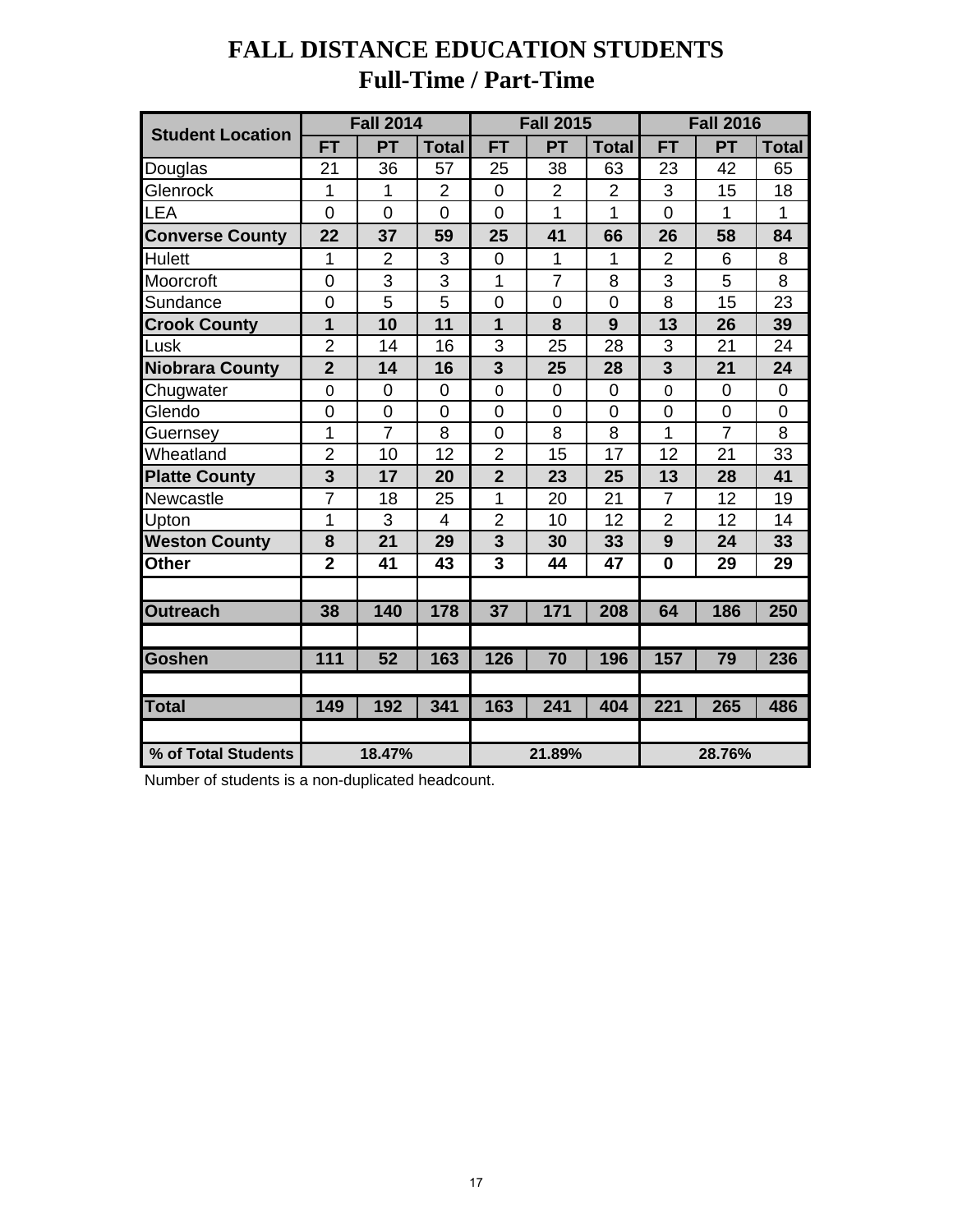# **FALL DISTANCE EDUCATION STUDENTS**

# **Age**

|                         |                | <b>Fall 2014</b> |                |                | <b>Fall 2015</b> |                | <b>Fall 2016</b> |                         |                |  |
|-------------------------|----------------|------------------|----------------|----------------|------------------|----------------|------------------|-------------------------|----------------|--|
| <b>Student Location</b> | <b>LT 25</b>   | <b>GE 25</b>     | <b>Total</b>   | <b>LT 25</b>   | <b>GE 25</b>     | <b>Total</b>   | <b>LT 25</b>     | <b>GE 25</b>            | <b>Total</b>   |  |
| Douglas                 | 25             | 32               | 57             | 31             | 32               | 63             | 25               | 40                      | 65             |  |
| Glenrock                | $\overline{0}$ | $\overline{2}$   | $\overline{2}$ | $\overline{0}$ | $\overline{2}$   | $\overline{2}$ | 17               | 1                       | 18             |  |
| LEA                     | $\overline{0}$ | $\overline{0}$   | $\overline{0}$ | $\overline{0}$ | 1                | 1              | 0                | 1                       | 1              |  |
| <b>Converse County</b>  | 25             | 34               | 59             | 31             | 35               | 66             | 42               | 42                      | 84             |  |
| <b>Hulett</b>           | $\overline{0}$ | 3                | 3              | $\overline{0}$ | 1                | 1              | $\overline{7}$   | 1                       | 8              |  |
| Moorcroft               | $\overline{0}$ | 3                | 3              | 1              | $\overline{7}$   | 8              | $\overline{7}$   | 1                       | 8              |  |
| Sundance                | 1              | $\overline{4}$   | 5              | $\overline{0}$ | $\overline{0}$   | $\overline{0}$ | 21               | $\overline{2}$          | 23             |  |
| <b>Crook County</b>     | 1              | 10               | 11             | 1              | 8                | 9              | 35               | $\overline{\mathbf{4}}$ | 39             |  |
| Lusk                    | 15             | 1                | 16             | 23             | 5                | 28             | 21               | 3                       | 24             |  |
| <b>Niobrara County</b>  | 15             | 1                | 16             | 23             | 5                | 28             | 21               | 3                       | 24             |  |
| Chugwater               | $\overline{0}$ | $\overline{0}$   | $\overline{0}$ | $\overline{0}$ | $\overline{0}$   | $\overline{0}$ | 0                | $\overline{0}$          | $\overline{0}$ |  |
| Glendo                  | 0              | $\overline{0}$   | 0              | 0              | 0                | $\overline{0}$ | 0                | $\mathbf 0$             | 0              |  |
| Guernsey                | $\overline{2}$ | 6                | 8              | 1              | $\overline{7}$   | 8              | 4                | $\overline{4}$          | 8              |  |
| Wheatland               | 3              | 9                | 12             | 11             | 6                | 17             | 25               | 8                       | 33             |  |
| <b>Platte County</b>    | 5              | 15               | 20             | 12             | 13               | 25             | 29               | 12                      | 41             |  |
| Newcastle               | 9              | 16               | 25             | 5              | 16               | 21             | 6                | 13                      | 19             |  |
| Upton                   | $\overline{2}$ | $\overline{2}$   | 4              | 10             | $\overline{2}$   | 12             | 10               | $\overline{4}$          | 14             |  |
| <b>Weston County</b>    | 11             | 18               | 29             | 15             | 18               | 33             | 16               | 17                      | 33             |  |
| <b>Other</b>            | 9              | 33               | 42             | 13             | 34               | 47             | 13               | 16                      | 29             |  |
|                         |                |                  |                |                |                  |                |                  |                         |                |  |
| <b>Outreach</b>         | 66             | $\overline{111}$ | 177            | 95             | 113              | 208            | 156              | 94                      | 250            |  |
|                         |                |                  |                |                |                  |                |                  |                         |                |  |
| <b>Goshen</b>           | 122            | 41               | 163            | 147            | 49               | 196            | 184              | 52                      | 236            |  |
|                         |                |                  |                |                |                  |                |                  |                         |                |  |
| <b>Total</b>            | 188            | 152              | 340            | 242            | 162              | 404            | 340              | 146                     | 486            |  |

Source: Colleague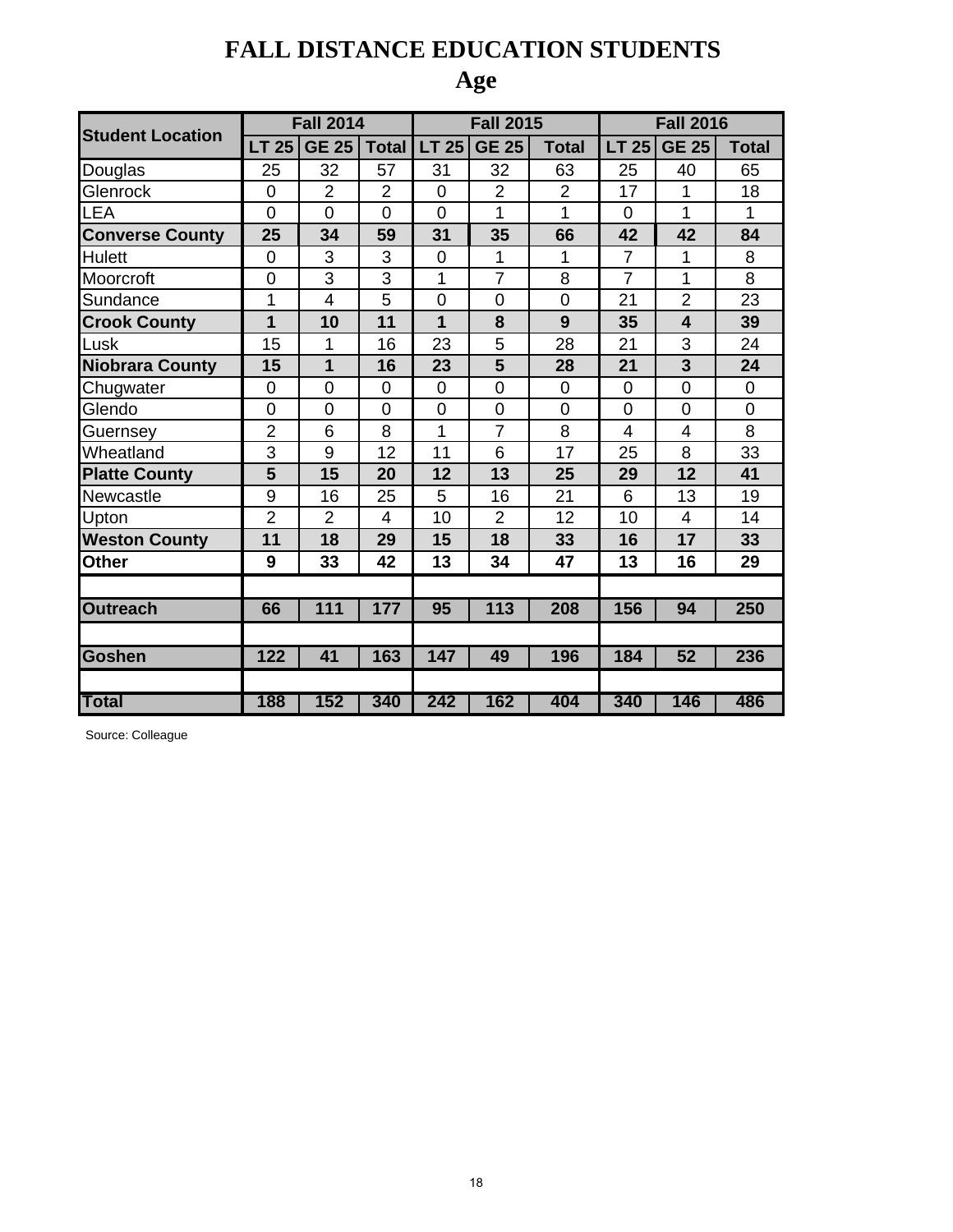# **DEVELOPMENTAL EDUCATION COURSES**

|                        |                         |                          |            | <b>FALL DEVELOPMENTAL COURSES BY LOCATION</b> |                                             |            |                  |                       |            |
|------------------------|-------------------------|--------------------------|------------|-----------------------------------------------|---------------------------------------------|------------|------------------|-----------------------|------------|
| <b>Course Location</b> |                         | <b>Fall 2014</b>         |            |                                               | <b>Fall 2015</b>                            |            |                  | <b>Fall 2016</b>      |            |
|                        | <b>Sections</b>         | <b>Students</b>          | <b>FTE</b> |                                               | <b>Sections Students</b>                    | <b>FTE</b> | <b>Sections</b>  | <b>Students</b>       | <b>FTE</b> |
| Douglas                | 6                       | 34                       | 10.00      | 6                                             | 45                                          | 10.42      | 6                | 70                    | 16.00      |
| Glenrock               |                         |                          |            |                                               |                                             |            |                  |                       |            |
| <b>Converse County</b> | 6                       | 34                       | 10.00      | 6                                             | 45                                          | 10.42      | 6                | 70                    | 16.00      |
| Hulett                 |                         |                          |            |                                               |                                             |            |                  |                       |            |
| Moorcroft              |                         |                          |            |                                               |                                             |            |                  |                       |            |
| Sundance               |                         |                          |            |                                               |                                             |            |                  |                       |            |
| <b>Crook County</b>    | $\boldsymbol{0}$        | $\bf{0}$                 | 0.00       | $\boldsymbol{0}$                              | $\boldsymbol{0}$                            | 0.00       | $\boldsymbol{0}$ | $\boldsymbol{0}$      | 0.00       |
| Lusk                   |                         |                          |            | $\mathbf{1}$                                  | 6                                           | 1.50       | $\mathbf{1}$     | 10                    | 2.50       |
| Niobrara County        | $\boldsymbol{0}$        | $\boldsymbol{0}$         | 0.00       | $\mathbf{1}$                                  | 6                                           | 1.50       | $\mathbf{1}$     | 10                    | 2.50       |
| Chugwater              |                         |                          |            |                                               |                                             |            |                  |                       |            |
| Glendo                 |                         |                          |            |                                               |                                             |            | $\mathbf{1}$     | $\overline{2}$        | 0.50       |
| Guernsey               | $\mathbf{1}$            | $\mathbf{1}$             | 0.33       | $\mathbf{1}$                                  | 6                                           | 1.50       | $\mathbf{1}$     | 5                     | 1.25       |
| Wheatland              | $\mathbf{1}$            | $\mathbf{1}$             | 0.33       |                                               |                                             |            |                  |                       |            |
| <b>Platte County</b>   | $\overline{2}$          | $\overline{2}$           | 0.66       | $\mathbf{1}$                                  | 6                                           | 1.50       | $\overline{2}$   | $\overline{7}$        | 1.75       |
| Newcastle              | $\overline{4}$          | 22                       | 6.75       | $\overline{4}$                                | 24                                          | 6.00       | $\mathbf{1}$     | 14                    | 3.50       |
| Upton                  |                         |                          |            | $\mathbf{1}$                                  | 6                                           | 1.50       |                  |                       |            |
| <b>Weston County</b>   | $\overline{\mathbf{4}}$ | 22                       | 6.75       | 5                                             | 30                                          | 7.50       | $\mathbf{1}$     | 14                    | 3.50       |
| <b>Outreach</b>        | 12                      | 58                       | 17.41      | 13                                            | 87                                          | 20.92      | 10               | 101                   | 23.75      |
| Goshen                 | 18                      | 143                      | 43.42      | 21                                            | 243                                         | 53.58      | 15               | 180                   | 37.17      |
| <b>Total</b>           | 30                      | 201                      | 60.83      | 34                                            | 330                                         | 74.50      | 25               | 281                   | 60.92      |
|                        |                         |                          |            |                                               | <b>FALL DEVELOPMENTAL COURSES BY COURSE</b> |            |                  |                       |            |
|                        |                         | <b>Fall 2014</b>         |            |                                               | <b>Fall 2015</b>                            |            |                  | <b>Fall 2016</b>      |            |
| <b>Course</b>          |                         | <b>Sections Students</b> | <b>FTE</b> |                                               | Sections Students                           | <b>FTE</b> |                  | Sections Students FTE |            |
| <b>HMDV 0500</b>       | 2                       | 5                        | 0.42       | $\overline{c}$                                | 16                                          | 1.33       | 2                | 22                    | 1.83       |
| <b>HMDV 0510</b>       |                         |                          |            |                                               |                                             |            |                  |                       |            |
| <b>HMDV 0520</b>       |                         |                          |            |                                               |                                             |            |                  |                       |            |
| <b>ENGL 0620</b>       | $\mathbf{1}$            | $5\overline{)}$          | 1.25       | $\mathbf{1}$                                  | $\mathfrak{S}$                              | 1.25       |                  |                       |            |
| <b>ENGL 0630</b>       |                         |                          |            | $\mathbf{1}$                                  | 11                                          | 2.75       | $\mathbf{1}$     | 9                     | 2.25       |
| <b>ENGL 0640</b>       | 5                       | 30                       | 7.50       | 6                                             | 48                                          | 12.00      | $\overline{4}$   | 50                    | 12.50      |
| <b>HMDV 0810</b>       |                         |                          |            |                                               |                                             |            |                  |                       |            |
| <b>MATH 0860</b>       |                         |                          |            |                                               |                                             |            |                  |                       |            |
| <b>MATH 0900</b>       | $\overline{4}$          | 24                       | 6.00       | $\mathbf{1}$                                  | 2                                           | 0.50       |                  |                       |            |
| <b>MATH 0903</b>       |                         |                          |            | 3                                             | 32                                          | 2.67       | 3                | 34                    | 2.83       |
| <b>MATH 0920</b>       | 11                      | 100                      | 33.33      | 13                                            | 150                                         | 37.50      | 9                | 98                    | 24.50      |
| <b>MATH 0930</b>       | $\overline{7}$          | 37                       | 12.33      | $\overline{7}$                                | 66                                          | 16.50      | 6                | 68                    | 17.00      |
| <b>Total</b>           | 30                      | 201                      | 60.83      | 34                                            | 330                                         | 74.50      | 25               | 281                   | 60.91      |
| % of Total FTE         |                         | 4.59%                    |            |                                               | 5.88%                                       |            |                  | 4.97%                 |            |

Duplicated Headcount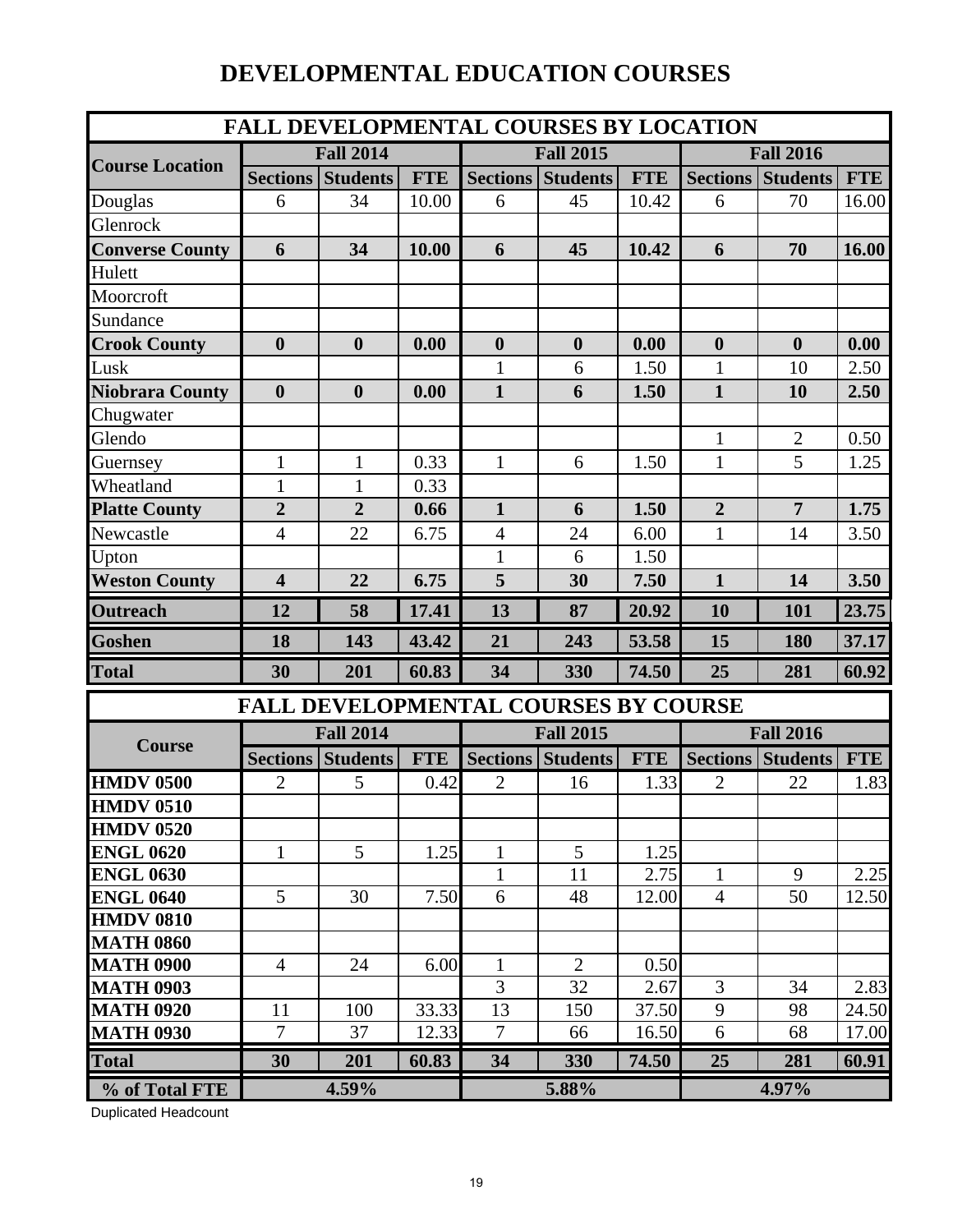# **FALL DEVELOPMENTAL STUDENTS Full-Time/Part-Time**

|                         |                 | <b>Fall 2014</b>        |                         |                | <b>Fall 2015</b>        |                |                 | <b>Fall 2016</b> |                |
|-------------------------|-----------------|-------------------------|-------------------------|----------------|-------------------------|----------------|-----------------|------------------|----------------|
| <b>Student Location</b> | <b>FT</b>       | <b>PT</b>               | <b>Total</b>            | <b>FT</b>      | <b>PT</b>               | <b>Total</b>   | <b>FT</b>       | PT               | <b>Total</b>   |
| Douglas                 | 14              | 22                      | 36                      | 19             | 25                      | 44             | $\overline{25}$ | 39               | 64             |
| Glenrock                |                 |                         |                         |                |                         |                | $\mathbf{1}$    | 1                | $\overline{2}$ |
| <b>Converse County</b>  | 14              | 22                      | 36                      | 19             | 25                      | 44             | 26              | 40               | 66             |
| <b>Hulett</b>           |                 |                         |                         |                |                         |                |                 |                  |                |
| Moorcroft               |                 |                         |                         |                | $\mathbf{1}$            | $\mathbf{1}$   | $\overline{3}$  | $\overline{4}$   | 7              |
| Sundance                |                 |                         |                         |                |                         |                |                 | $\overline{2}$   | $\overline{2}$ |
| <b>Crook County</b>     |                 |                         |                         |                | $\mathbf{1}$            | $\mathbf{1}$   | 3               | 6                | 9              |
| Lusk                    |                 |                         |                         | $\overline{2}$ | $\overline{3}$          | 5              | $\overline{2}$  | 11               | 13             |
| <b>Niobrara County</b>  |                 |                         |                         | $\overline{2}$ | $\overline{\mathbf{3}}$ | 5              | $\overline{2}$  | 11               | 13             |
| Chugwater               |                 |                         |                         |                |                         |                |                 |                  |                |
| Glendo                  |                 |                         |                         |                |                         |                |                 | $\overline{2}$   | $\overline{2}$ |
| Guernsey                |                 | $\overline{2}$          | $\overline{2}$          |                | 6                       | 6              |                 | 6                | 6              |
| Wheatland               | $\mathbf{1}$    | $\overline{2}$          | $\overline{3}$          | $\mathbf{1}$   | 3                       | $\overline{4}$ | $\overline{2}$  | $\overline{2}$   | $\overline{4}$ |
| <b>Platte County</b>    | $\mathbf{1}$    | $\overline{\mathbf{4}}$ | $\overline{\mathbf{5}}$ | $\mathbf{1}$   | 9                       | 10             | $\overline{2}$  | 10               | 12             |
| Newcastle               | 10              | 15                      | 25                      | 6              | 17                      | 23             | 6               | 10               | 16             |
| Upton                   |                 |                         |                         |                | 6                       | 6              | $\mathbf{1}$    |                  | $\overline{1}$ |
| <b>Weston County</b>    | 10              | 15                      | 25                      | 6              | 23                      | 29             | $\overline{7}$  | 10               | 17             |
| <b>Other</b>            |                 | 3                       | 3                       |                | $\mathbf{1}$            | $\mathbf{1}$   |                 | 3                | 3              |
|                         |                 |                         |                         |                |                         |                |                 |                  |                |
| <b>Outreach</b>         | $\overline{25}$ | 44                      | 69                      | 28             | 62                      | 90             | 40              | 80               | <b>120</b>     |
|                         |                 |                         |                         |                |                         |                |                 |                  |                |
| <b>Goshen</b>           | 87              | $\overline{27}$         | 114                     | <b>110</b>     | 34                      | 144            | 83              | 14               | 97             |
|                         |                 |                         |                         |                |                         |                |                 |                  |                |
| <b>Total</b>            | 112             | 71                      | 183                     | 138            | 96                      | 234            | 123             | 94               | 217            |
|                         |                 |                         |                         |                |                         |                |                 |                  |                |
| % of Total Students     | 9.91%           |                         |                         | 12.68%         |                         | 12.84%         |                 |                  |                |

Unduplicated Headcount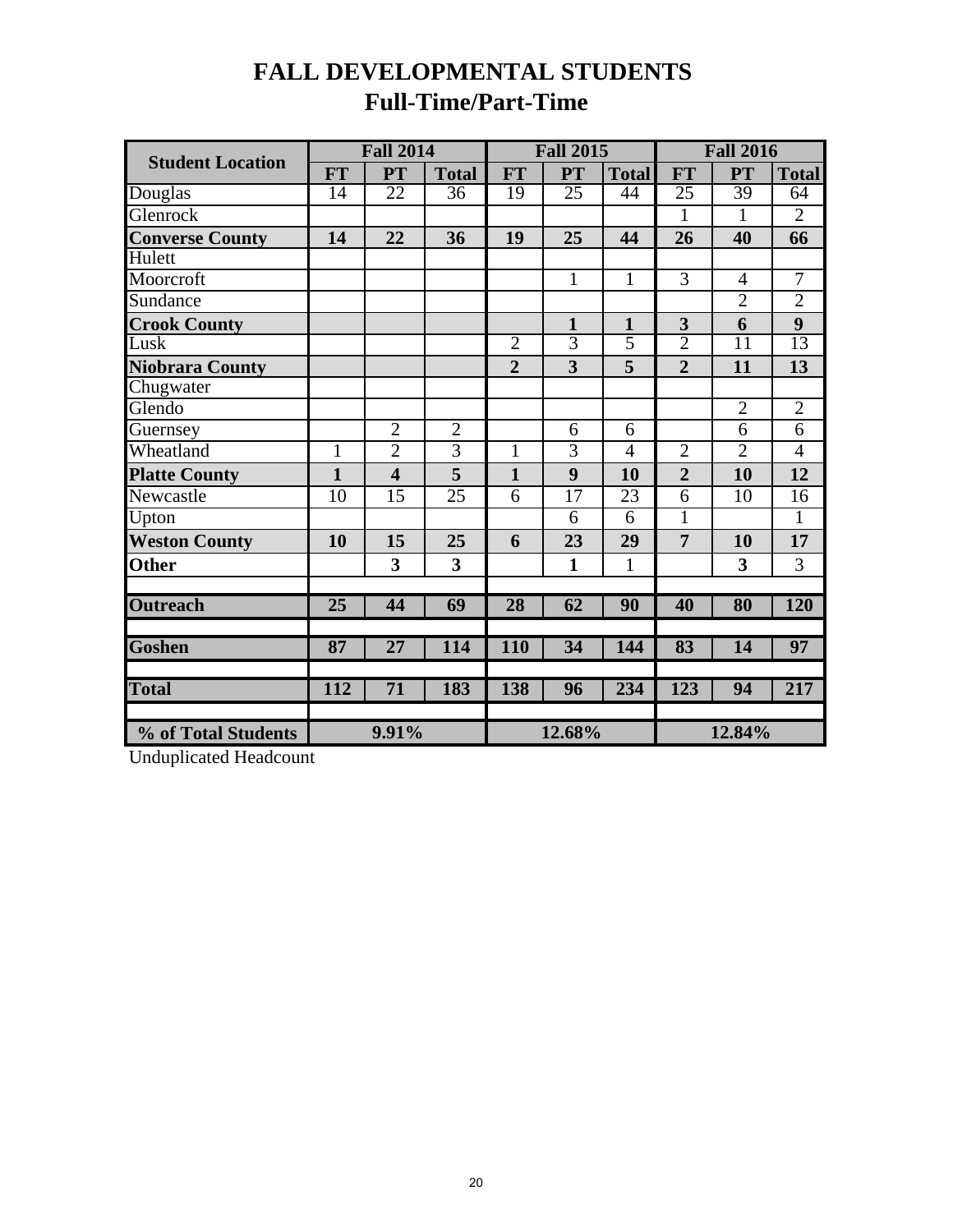# **FALL DEVELOPMENTAL STUDENTS BY AGE**

|                         |                  | <b>Fall 2014</b> |                         |                  | <b>Fall 2015</b>        |                  | <b>Fall 2016</b> |                  |                         |  |
|-------------------------|------------------|------------------|-------------------------|------------------|-------------------------|------------------|------------------|------------------|-------------------------|--|
| <b>Student Location</b> | LT 25            | <b>GE 25</b>     | <b>Total</b>            | LT 25            | <b>GE 25</b>            | <b>Total</b>     | LT 25            | <b>GE 25</b>     | <b>Total</b>            |  |
| Douglas                 | 29               | 7                | 36                      | 29               | 15                      | 44               | 49               | 15               | 64                      |  |
| Glenrock                |                  |                  | $\theta$                | $\overline{0}$   | $\overline{0}$          | $\overline{0}$   | $\overline{2}$   | $\theta$         | $\overline{2}$          |  |
| <b>Converse County</b>  | 29               | $\overline{7}$   | 36                      | 29               | 15                      | 44               | 51               | 15               | 66                      |  |
| Hulett                  |                  |                  | $\overline{0}$          | $\overline{0}$   | $\overline{0}$          | $\overline{0}$   | $\overline{0}$   | $\overline{0}$   | $\boldsymbol{0}$        |  |
| Moorcroft               |                  |                  | $\overline{0}$          | $\overline{0}$   | $\mathbf{1}$            | $\mathbf{1}$     | $\overline{7}$   | $\overline{0}$   | 7                       |  |
| Sundance                |                  |                  | $\overline{0}$          | $\overline{0}$   | $\overline{0}$          | $\boldsymbol{0}$ | $\overline{2}$   | $\overline{0}$   | $\overline{2}$          |  |
| <b>Crook County</b>     | $\boldsymbol{0}$ | $\boldsymbol{0}$ | $\bf{0}$                | $\boldsymbol{0}$ | $\mathbf{1}$            | $\mathbf{1}$     | 9                | $\boldsymbol{0}$ | 9                       |  |
| Lusk                    |                  |                  | $\overline{0}$          | 5                | $\overline{0}$          | 5                | 12               | 1                | 13                      |  |
| <b>Niobrara County</b>  | $\boldsymbol{0}$ | $\boldsymbol{0}$ | $\boldsymbol{0}$        | 5                | $\boldsymbol{0}$        | 5                | 12               | $\mathbf{1}$     | 13                      |  |
| Chugwater               |                  |                  | $\overline{0}$          | $\overline{0}$   | $\overline{0}$          | $\overline{0}$   | $\overline{0}$   | $\overline{0}$   | $\overline{0}$          |  |
| Glendo                  |                  |                  | $\overline{0}$          | $\overline{0}$   | $\overline{0}$          | $\overline{0}$   | $\overline{2}$   | $\overline{0}$   | $\overline{2}$          |  |
| Guernsey                | $\mathbf{1}$     | $\mathbf{1}$     | $\overline{2}$          | 5                | $\mathbf{1}$            | 6                | 6                | $\overline{0}$   | 6                       |  |
| Wheatland               | $\overline{2}$   | 1                | 3                       | 1                | 3                       | $\overline{4}$   | 1                | 3                | $\overline{4}$          |  |
| <b>Platte County</b>    | 3                | $\overline{2}$   | 5                       | 6                | $\overline{\mathbf{4}}$ | 10               | 9                | 3                | 12                      |  |
| Newcastle               | 19               | 6                | 25                      | 16               | 7                       | 23               | 15               | 1                | 16                      |  |
| Upton                   |                  |                  | $\overline{0}$          | 6                | $\overline{0}$          | 6                | $\overline{0}$   | $\mathbf{1}$     | $\mathbf{1}$            |  |
| <b>Weston County</b>    | 19               | 6                | 25                      | 22               | $\overline{7}$          | 29               | 15               | $\overline{2}$   | 17                      |  |
| <b>Other</b>            | 1                | $\overline{2}$   | $\overline{\mathbf{3}}$ | $\bf{0}$         | $\mathbf{1}$            | $\mathbf{1}$     | $\mathbf{1}$     | $\overline{2}$   | $\overline{\mathbf{3}}$ |  |
|                         |                  |                  |                         |                  |                         |                  |                  |                  |                         |  |
| Outreach                | 52               | 17               | 69                      | 62               | 28                      | 90               | 97               | 23               | 120                     |  |
|                         |                  |                  |                         |                  |                         |                  |                  |                  |                         |  |
| Goshen                  | 101              | 13               | 114                     | 135              | 9                       | 144              | 87               | 10               | 97                      |  |
|                         |                  |                  |                         |                  |                         |                  |                  |                  |                         |  |
| <b>Total</b>            | 153              | 30               | 183                     | 197              | 37                      | 234              | 184              | 33               | 217                     |  |

LT- Less Than

GE- Greater or Equal To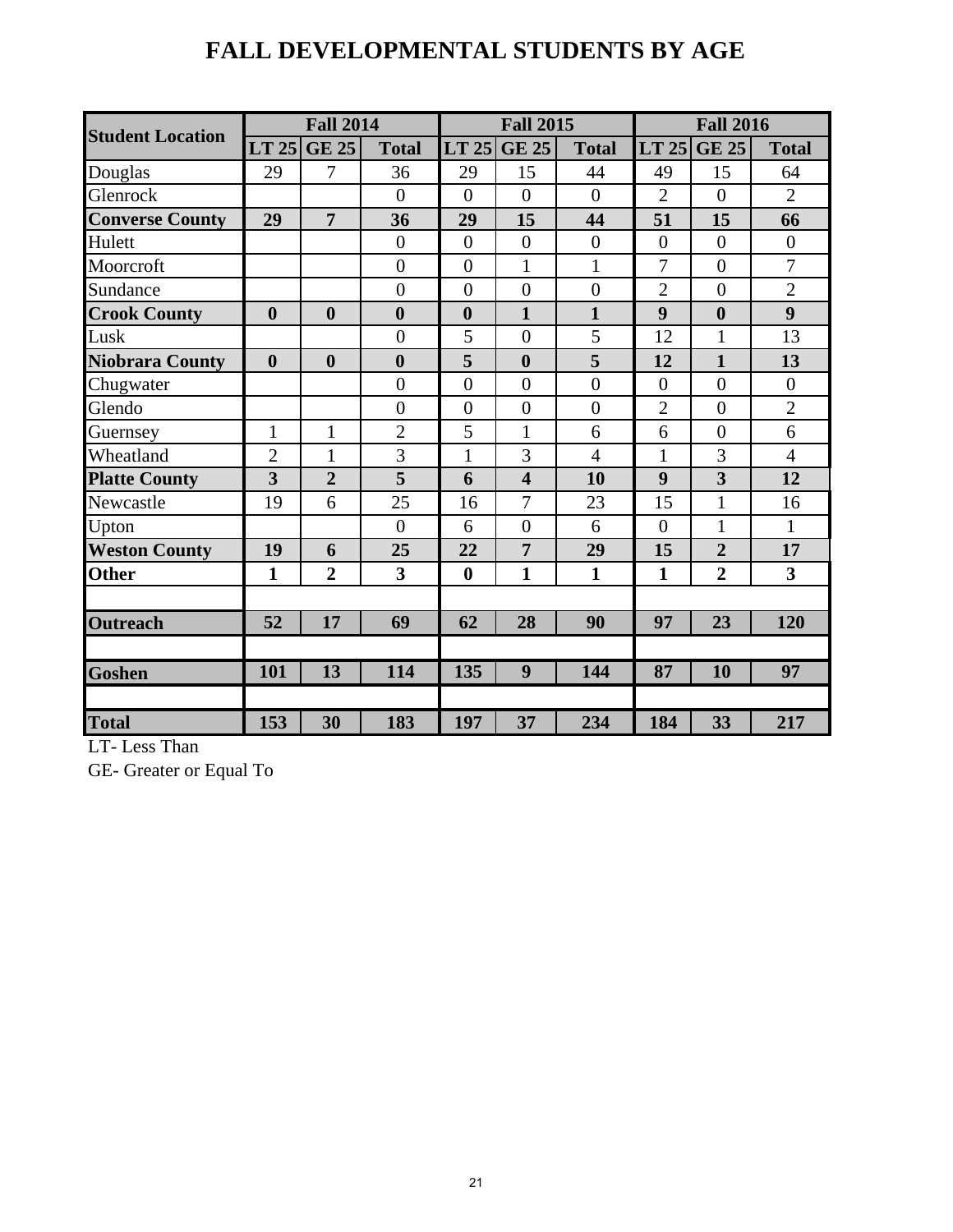# **FALL DEGREE-SEEKING/DEVELOPMENTAL STUDENTS**

The percent of degree-seeking and certificate seeking students enrolled in developmental course(s) during Fall 2016 was 2.7% lower than Fall 2015. The AAS degree-seeking students enrolled in developmental courses decreased by 3.3%, the AA/AS/ADN degree-seeking students enrolled in developmental courses decreased by 4.0%, and the Certificate-seeking students increased by 4.2%.

| <b>Academic</b>    |                                 | <b>Fall 2014</b>              |         |              | <b>Fall 2015</b>                |         | <b>Fall 2016</b>                         |            |         |  |
|--------------------|---------------------------------|-------------------------------|---------|--------------|---------------------------------|---------|------------------------------------------|------------|---------|--|
| <b>Programs</b>    | <b>Total</b><br><b>Students</b> | <b>Dev</b><br><b>Students</b> | % Dev   | <b>Total</b> | Dev<br><b>Students Students</b> | $%$ Dev | <b>Total</b><br><b>Students Students</b> | <b>Dev</b> | $%$ Dev |  |
| AA/AS/ADN.         | 398                             | 106                           | 26.6%   | 380          | 121                             | 31.8%   | 395                                      | 110        | 27.8%   |  |
| <b>AAS</b>         | 186                             | 7                             | 3.8%    | 160          | 14                              | 8.8%    | 184                                      | 10         | 5.4%    |  |
| <b>Certificate</b> | 79                              | $\boldsymbol{0}$              | $0.0\%$ | 75           | 3                               | 4.0%    | 49                                       | 4          | 8.2%    |  |
|                    |                                 |                               |         |              |                                 |         |                                          |            |         |  |
| <b>Total</b>       | 663                             | 113                           | 17.0%   | 615          | 138                             | 22.4%   | 628                                      | 124        | 19.7%   |  |

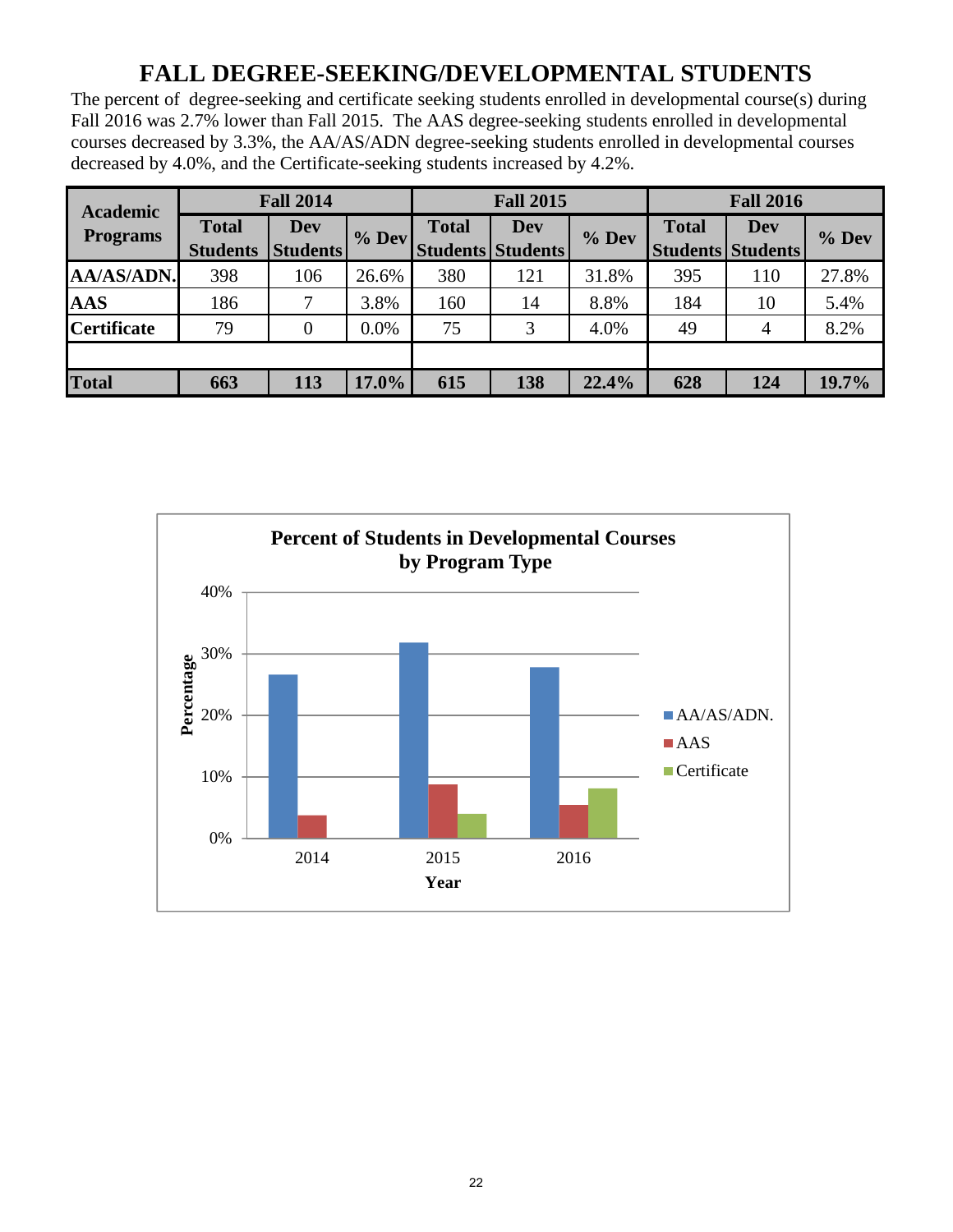|                        |                 | <b>Fall 2014</b> |            |                | <b>Fall 2015</b>         |            | <b>Fall 2016</b> |                          |            |  |
|------------------------|-----------------|------------------|------------|----------------|--------------------------|------------|------------------|--------------------------|------------|--|
| <b>Departments</b>     | <b>Sections</b> | <b>Students</b>  | <b>FTE</b> |                | <b>Sections Students</b> | <b>FTE</b> |                  | <b>Sections Students</b> | <b>FTE</b> |  |
| <b>AGEC</b>            | $\mathbf{1}$    | 11               | 1.83       | $\mathbf{1}$   | 12                       | 2.00       | $\mathbf{1}$     | 14                       | 2.33       |  |
| <b>AGTK</b>            |                 |                  |            |                |                          |            | $\mathbf{1}$     | 5                        | 1.25       |  |
| <b>ANSC</b>            | $\mathbf{1}$    | 17               | 2.83       | $\overline{2}$ | 26                       | 7.00       | $\sqrt{2}$       | 22                       | 4.67       |  |
| <b>ART</b>             | $\overline{2}$  | $\overline{7}$   | 1.75       | $\overline{2}$ | 18                       | 4.50       | $\mathbf{1}$     | 15                       | 3.75       |  |
| <b>BIOL</b>            |                 |                  |            |                |                          |            |                  |                          |            |  |
| <b>CMAP</b>            |                 |                  |            |                |                          |            |                  |                          |            |  |
| <b>EDUC</b>            | $\mathbf{1}$    | $\overline{3}$   | 0.75       |                |                          |            |                  |                          |            |  |
| <b>ENGL</b>            | $\overline{2}$  | 13               | 3.25       |                |                          |            |                  |                          |            |  |
| <b>EQST</b>            | $\overline{4}$  | 49               | 8.17       | $\overline{4}$ | 37                       | 6.17       | 3                | 37                       | 6.17       |  |
| <b>FCSC</b>            |                 |                  |            |                |                          |            |                  |                          |            |  |
| <b>HLTK</b>            | $\overline{2}$  | 12               | 4.00       | $\overline{2}$ | 23                       | 7.67       | $\overline{2}$   | 11                       | 3.67       |  |
| <b>HMDV</b>            | $\mathbf{1}$    | $\tau$           | 0.58       | $\mathbf{1}$   | 34                       | 5.67       |                  |                          |            |  |
| <b>MATH</b>            | 3               | 11               | 3.50       |                |                          |            |                  |                          |            |  |
| <b>MUSC</b>            | $\overline{2}$  | $\overline{4}$   | 0.33       | $\overline{2}$ | $\overline{7}$           | 0.58       |                  |                          |            |  |
| <b>PEAC</b>            | 5               | 99               | 0.00       | 6              | 88                       | 0.00       | 6                | 75                       | 0.00       |  |
| <b>POLS</b>            | $\mathbf{1}$    | 5                | 1.25       |                |                          |            | $\mathbf{1}$     | 20                       | 3.33       |  |
| <b>PSYC</b>            | $\mathbf{1}$    | 6                | 1.50       |                |                          |            |                  |                          |            |  |
| <b>TECH</b>            | $\mathbf{1}$    | 16               | 4.00       | $\mathbf{1}$   | 14                       | 3.50       | $\mathbf{1}$     | 16                       | 4.00       |  |
| <b>VTTK</b>            |                 |                  |            | $\overline{2}$ | 14                       | 1.50       | $\overline{2}$   | 10                       | 3.17       |  |
| <b>WELD</b>            | $\mathbf{1}$    | 32               | 8.00       | $\mathbf{1}$   | 12                       | 3.00       | $\mathbf{1}$     | 9                        | 2.25       |  |
| Z <sub>0</sub>         |                 |                  |            |                |                          |            |                  |                          |            |  |
| <b>Total</b>           | 28              | 292              | 41.74      | 24             | 285                      | 41.59      | $\overline{21}$  | 234                      | 34.59      |  |
| <b>Sects Cancelled</b> |                 | $\overline{3}$   |            |                | $\overline{\mathbf{4}}$  |            |                  | $\overline{2}$           |            |  |
| <b>Sects Offered</b>   |                 | $\overline{31}$  |            |                | $\overline{28}$          |            |                  | $\overline{23}$          |            |  |

#### **FALL ON-CAMPUS EVENING COURSES**

Source: Colleague COURSE.SECTIONS File



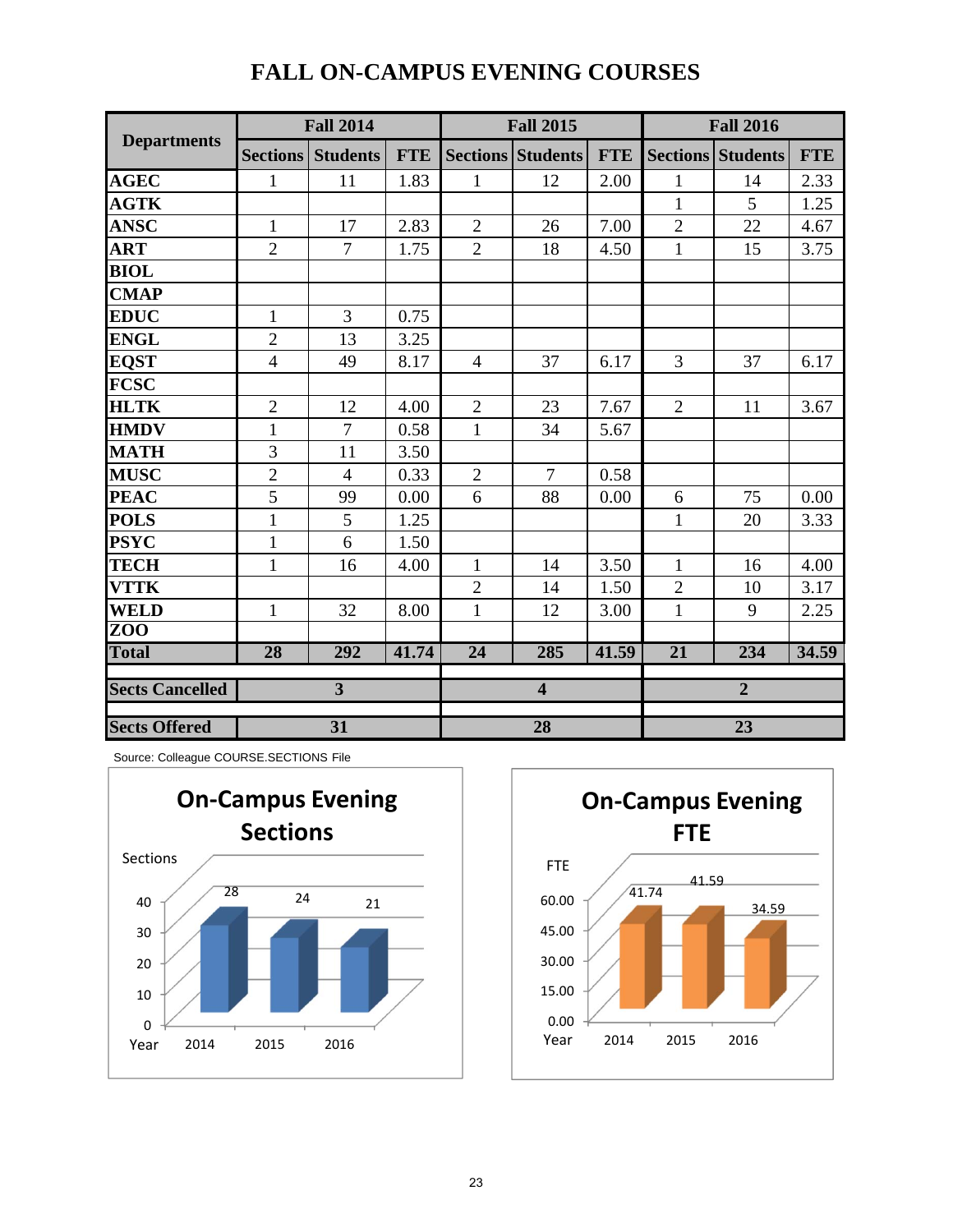#### **FALL ON-CAMPUS EVENING STUDENTS Full-Time / Part-Time**

|                                     |           | <b>Fall 2014</b> |              |           | <b>Fall 2015</b> |              | <b>Fall 2016</b> |                |              |  |
|-------------------------------------|-----------|------------------|--------------|-----------|------------------|--------------|------------------|----------------|--------------|--|
|                                     | <b>FT</b> | <b>PT</b>        | <b>Total</b> | <b>FT</b> | <b>PT</b>        | <b>Total</b> | <b>FT</b>        | PT             | <b>Total</b> |  |
| <b>Degree Seeking</b>               | 178       | 7                | 185          | 96        | 8                | 104          | 123              | $\overline{4}$ | 127          |  |
| <b>Non-Degree</b><br><b>Seeking</b> |           | 13               | 14           | 12        | 24               | 36           | $\mathfrak{D}$   | 10             | 12           |  |
|                                     |           |                  |              |           |                  |              |                  |                |              |  |
| <b>Total</b>                        | 179       | 20               | 199          | 108       | 32               | 140          | 125              | 14             | 139          |  |

| Age                                 |     |                                                       |     |     |                  |     |             |                  |     |  |
|-------------------------------------|-----|-------------------------------------------------------|-----|-----|------------------|-----|-------------|------------------|-----|--|
|                                     |     | <b>Fall 2014</b>                                      |     |     | <b>Fall 2015</b> |     |             | <b>Fall 2016</b> |     |  |
|                                     |     | LT 25 GE 25 Total LT 25 GE 25 Total LT 25 GE 25 Total |     |     |                  |     |             |                  |     |  |
| <b>Degree Seeking</b>               | 173 | 12                                                    | 185 | 96  | 8                | 104 | 121         | 6                | 127 |  |
| <b>Non-Degree</b><br><b>Seeking</b> | 6   | 8                                                     | 14  | 29  | 7                | 36  | $\mathbf Q$ | 3                | 12  |  |
| <b>Total</b>                        | 179 | 20                                                    | 199 | 125 | 15               | 140 | 130         | Q                | 139 |  |



24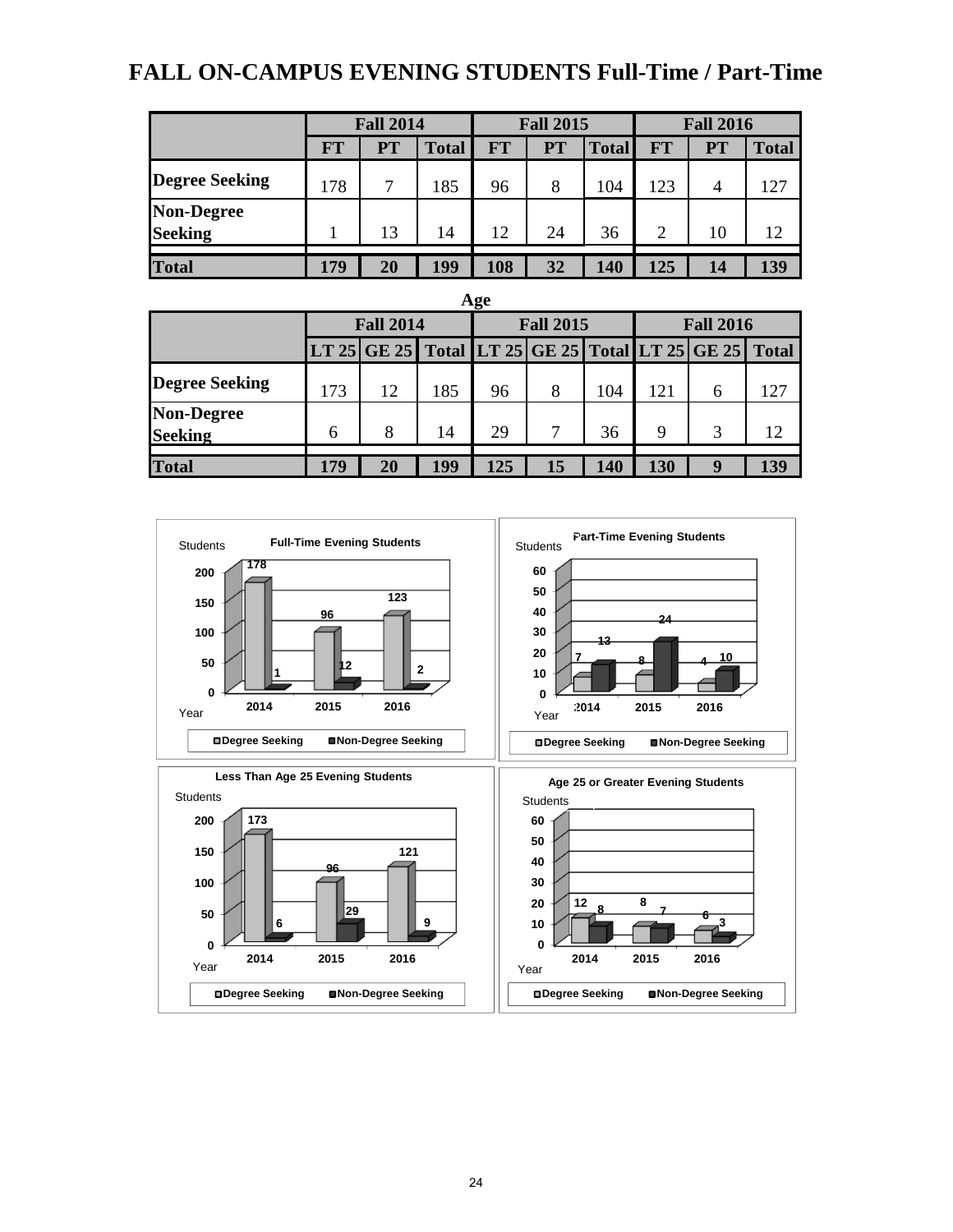#### **EASTERN WYOMING COLLEGE STUDENT MAJORS**

The programs with the largest enrollments were Interdisciplinary Studies, Welding & Joining Technology, Veterinary Technology. The largest increase were in Veterinary Technology and Nursing and the largest decrease was in Undeclared.

| <b>Major</b> | <b>Major Description</b>                 | <b>Fall</b><br>2014 | Fall<br>2015   | Fall<br>2016   | Variance       | <b>Major</b>                                           | <b>Major Description</b>         |                | <b>Fall</b><br>2015 | Fall<br>2016   | Variance |
|--------------|------------------------------------------|---------------------|----------------|----------------|----------------|--------------------------------------------------------|----------------------------------|----------------|---------------------|----------------|----------|
| <b>ACCT</b>  | Accounting                               | 10                  | 15             | 15             | 0              | <b>ENTR</b>                                            | Entrepreneurship                 |                | 0                   | 0              | 0        |
| <b>AGBP</b>  | Ag Beef Production                       | 6                   |                |                | 0              | <b>ENVR</b>                                            | Environmental Science            |                |                     | $\Omega$       | $\Omega$ |
| <b>AGBSS</b> | Agri-Business and Sciences               | 41                  | 23             | 29             | 6              | <b>ESFL</b>                                            | English Second/Foreign Language  |                |                     | $\Omega$       | $\Omega$ |
| <b>AGRED</b> | Secondary Education - Agriculture        | $\Omega$            | $\Omega$       | 5              | 5              | <b>FRCH</b>                                            | Farm/Ranch Management            | 23             | 26                  | 28             | 2        |
| <b>ANSC</b>  | <b>Animal Science</b>                    |                     |                |                | $\overline{0}$ | <b>HIST</b>                                            | History                          |                |                     |                | $\Omega$ |
| <b>AQTK</b>  | Aquaculture Technology                   | 0                   |                |                | 0              | <b>INST</b>                                            | <b>Interdisciplinary Studies</b> | 125            | 114                 | 94             | $-20$    |
| <b>ART</b>   | Art                                      | 4                   | 6              | 4              | $-2$           | LANG                                                   | Languages (Foreign)              | $\Omega$       | $\Omega$            | $\Omega$       | $\Omega$ |
| <b>BADM</b>  | <b>Business Administration</b>           | 25                  | 23             | 19             | $-4$           | <b>MATH</b>                                            | <b>Mathematics</b>               |                | 3                   | $\overline{2}$ | $-1$     |
| <b>BIOL</b>  | Biology                                  |                     | 4              | Δ              | 0              | <b>MTED</b>                                            | <b>Math Education</b>            | 0              | 3                   | 0              | -3       |
| <b>BOFTK</b> | Business Office Technology (Certificate) | 1                   |                |                | 0              | <b>MTT</b>                                             | Machine Tool Technology          | 12             | 0                   | 0              | 0        |
| <b>BOTK</b>  | <b>Business Office Technology</b>        | 2                   | $\overline{4}$ | 2              | $-2$           | <b>MUSC</b>                                            | Music                            | $\Omega$       | $\overline{c}$      | 0              | -2       |
| <b>BSAD</b>  | <b>Business Administration</b>           | 13                  | 9              | 9              | 0              | <b>MUSED</b>                                           | <b>Music Education</b>           | $\Omega$       | $\Omega$            | $\Omega$       | $\Omega$ |
| <b>BSDL</b>  | Business Adm. - Distance Learning        | $\overline{2}$      | 3              | 5              | $\overline{c}$ | <b>NURS</b>                                            | Associate Degree in Nursing      | $\Omega$       | $\Omega$            | 14             | 14       |
| <b>BSED</b>  | <b>Business Education</b>                | $\overline{2}$      |                |                | 0              | <b>PAHL</b>                                            | <b>Pre-Allied Health</b>         |                | 24                  | 23             | $-1$     |
| <b>CAPS</b>  | <b>Computer Applications</b>             | 17                  | 23             | 7              | $-16$          | <b>PDEN</b>                                            | <b>Pre-Dentistry</b>             |                | 2                   | $\Omega$       | $-2$     |
| CJCC         | Criminal Justice - Corr. - Certificate   | 1                   | $\Omega$       | $\Omega$       | 0              | <b>PEAC</b><br><b>Physical Education</b>               |                                  | 7              | 3                   | 10             | 7        |
| <b>CJCR</b>  | Criminal Justice - Corrections           | 10                  | $\overline{7}$ | 7              | 0              | <b>PHAR</b><br>Pre-Pharmacy                            |                                  | 0              |                     | $\Omega$       | $-1$     |
| <b>CJDL</b>  | Criminal Justice - Distance Learning     | $\overline{4}$      | $\overline{c}$ |                | $-1$           | <b>PMED</b><br>Pre-Medicine                            |                                  | $\overline{7}$ | $\overline{2}$      | $\Omega$       | $-2$     |
| <b>CJLE</b>  | Criminal Justice - Law Enforcement       | 21                  | 24             | 25             | $\mathbf{1}$   | <b>IPNSG</b><br><b>Pre-Nursing</b>                     |                                  | 26             | 25                  | 32             | 7        |
| <b>CMJT</b>  | <b>Criminal Justice</b>                  | $\mathbf 0$         | $\overline{c}$ | $\overline{2}$ | 0              | <b>PSYC</b><br>Psychology                              |                                  | $\overline{2}$ |                     |                | 0        |
| <b>COMM</b>  | Communication                            | 11                  | 8              | 3              | $-5$           | <b>PVET</b><br>Pre-Veterinary                          |                                  | 6              | 4                   | 3              | -1       |
| <b>CSHT</b>  | Hair Technology                          |                     | 2              | 2              | 0              | <b>REWM</b>                                            | Rangeland Ec & Wtrshd Mgt - Ag   | $\overline{2}$ |                     | 5              | 4        |
| <b>CSMO</b>  | Cosmetology                              | 22                  | 15             | 25             | 10             | <b>SCED</b>                                            | Secondary Education              | 15             | 14                  | 21             | 7        |
| <b>CSNT</b>  | Nail Technology                          | 1                   | $\Omega$       | 3              | 3              | SOSC                                                   | Social Science Associates        | 24             | 23                  | 26             | 3        |
| <b>CSST</b>  | Skin Technology                          | $\overline{2}$      | $\Omega$       | $\Omega$       | 0              | <b>STAT</b>                                            | Statistics                       | $\Omega$       | $\Omega$            | $\Omega$       | $\Omega$ |
| <b>ECC</b>   | <b>Child Development Certificate</b>     | 3                   | 0              | 0              | 0              | <b>UNDE</b><br>Undeclared                              |                                  | 1187           | 1231                | 1062           | $-169$   |
| <b>ECDL</b>  | Child Development Certificate - DL       | $\mathbf 0$         | 0              |                | 1              | <b>VTAD</b><br><b>Veterinary Aide</b>                  |                                  | 6              | 9                   | 9              | 0        |
| <b>ECON</b>  | Economics                                | $\mathbf 0$         | 0              | $\Omega$       | 0              | <b>VTTK</b><br><b>Veterinary Technology</b>            |                                  | 56             | 46                  | 61             | 15       |
| <b>EDCC</b>  | <b>Early Childcare</b>                   | 0                   | 0              | $\Omega$       | 0              | <b>WILD</b><br>Wildlife/Fisheries Biology & Management |                                  | 3              | 6                   | 9              | 3        |
| <b>EDEC</b>  | Early Childhood Education                | 7                   | 5              | 13             | 8              | <b>WJTK</b>                                            | Welding & Joining Technology     | 83             | 93                  | 76             | $-17$    |
| <b>EDL</b>   | Eary Childhoon Eduction- DL              | 4                   |                | $\Omega$       | $-1$           | <b>Total</b>                                           |                                  | 1,846          | 1,846               | 1,690          | $-156$   |
| EEDL         | Elementary Education - DL                | 0                   |                | 0              | $-1$           |                                                        | *counted by 1st active major     |                |                     |                |          |
| <b>IELED</b> | <b>Elementary Education</b>              | 33                  | 33             | 30             | $-3$           |                                                        |                                  |                |                     |                |          |
| ENGL         | English                                  |                     | 0              | 0              | 0              |                                                        |                                  |                |                     |                |          |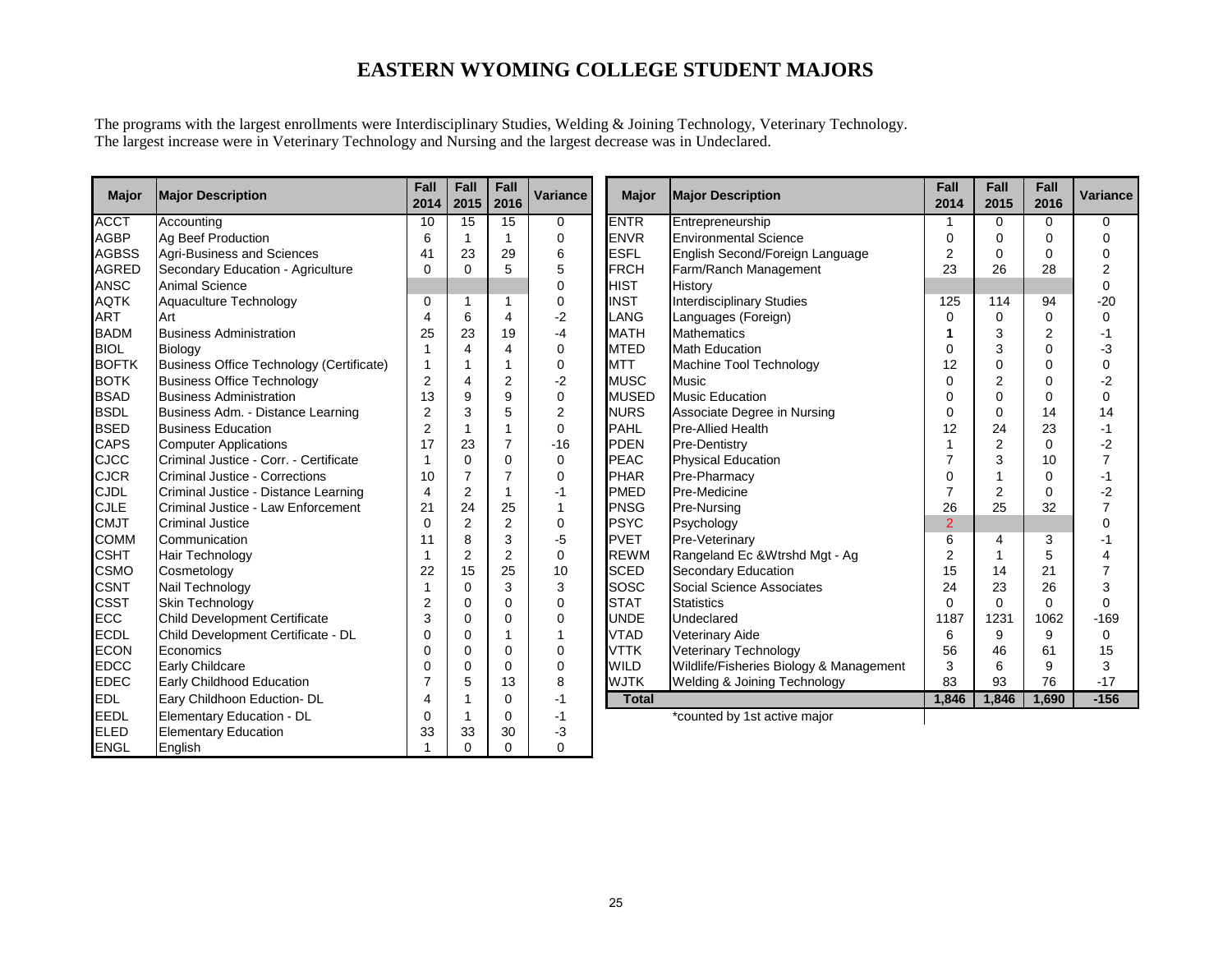## **EWC NON-CREDIT ENROLLMENT**

Courses are identified as either Continuing Education or Community Service. Continuing Education are courses intended to provide job enrichment or workforce training. Community Service Education are courses intended to provide personal enrichment.

| <b>NON-CREDIT HEADCOUNT</b>               | 2014  | 2015  | 2016 | 3 Yr. Avg. |
|-------------------------------------------|-------|-------|------|------------|
| <b>Continuing Education Students (CE)</b> |       |       |      |            |
| <b>Unduplicated Headcount</b>             | 302   | 218   | 237  | 252        |
| <b>Duplicated Headcount</b>               | 312   | 236   | 255  | 268        |
| <b>Community Service Students (CS)</b>    |       |       |      |            |
| <b>Unduplicated Headcount</b>             | 1,525 | 1,440 | 495  | 1,153      |
| <b>Duplicated Headcount</b>               | 2,084 | 2,021 | 579  | 1,561      |
| <b>Total CE + CS Duplicated Headcount</b> | 2,396 | 2,257 | 834  | 1,829      |
|                                           |       |       |      |            |
| Total CE + CS Unique Headcount            | 1,817 | 1,653 | 719  | 1,396      |

Source: Colleague Non-Credit Enrollment Report

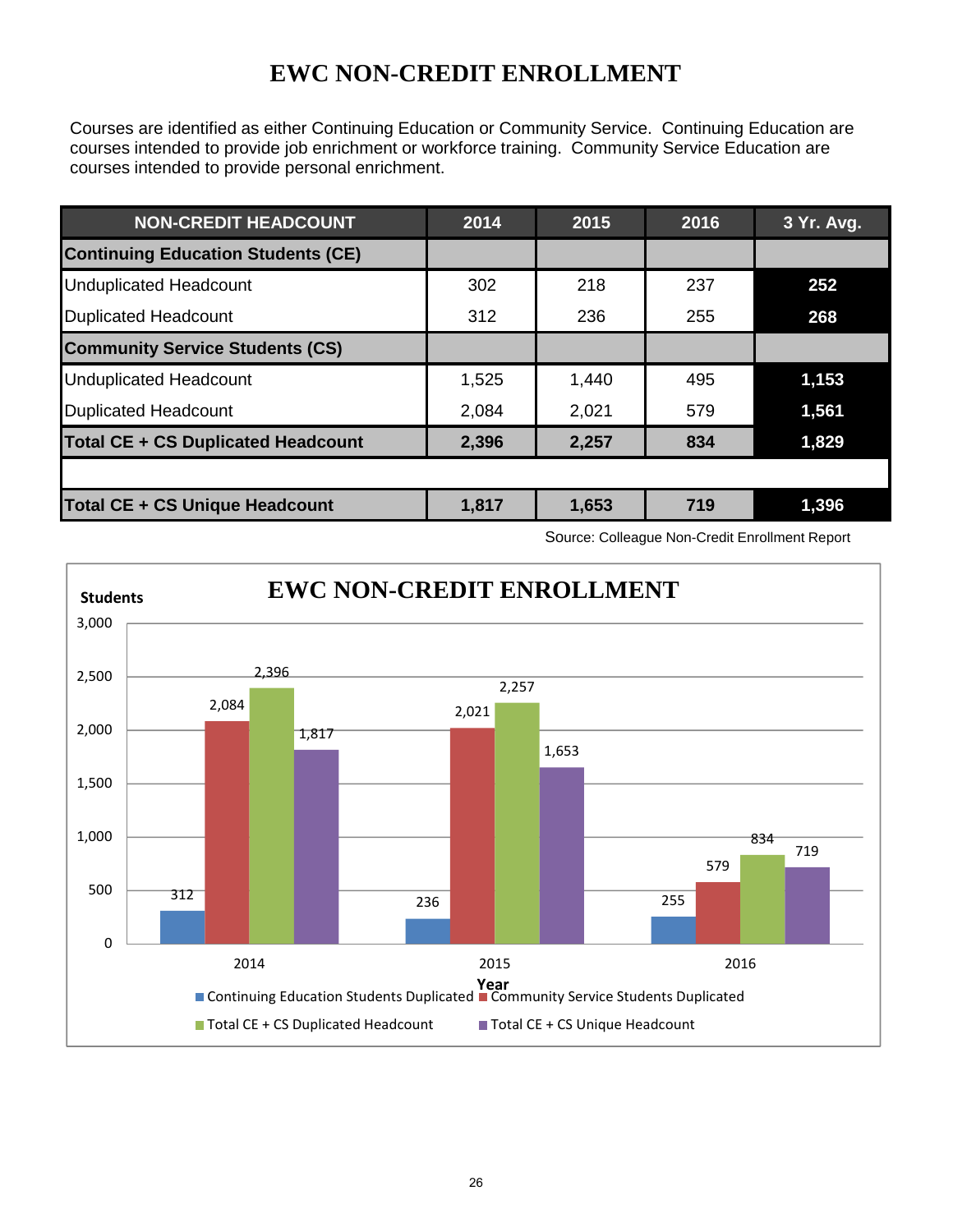#### **WORKFORCE DEVELOPMENT**

Workforce development activities are defined as *any training and/or educational related service leading to the acquisition of skills necessary to perform the duties of a particular job for those individuals in or preparing to enter the workforce*. Only those courses organized or coordinated by EWC's workforce development efforts are included in the following table by career cluster as defined by the National Association of State Directors of Career Technical Education Consortium.

#### Credit Courses

EWC's workforce development offerings for college decreased by 2 sections compared to Fall 2015. The duplicated student headcount increased by 70 (20.6%) students, and the FTE increased by 7.67 (10.6%) FTE. Workforce FTE represented 6.5% of total FTE.

|                                               | Year |                          |                               |            |                |                     |                               |            |                 |                 |                               |            |
|-----------------------------------------------|------|--------------------------|-------------------------------|------------|----------------|---------------------|-------------------------------|------------|-----------------|-----------------|-------------------------------|------------|
| <b>Career Clusters</b>                        | 2014 |                          |                               |            | 2015           |                     |                               |            | 2016            |                 |                               |            |
|                                               |      | <b>Sections Students</b> | <b>Credit</b><br><b>Hours</b> | <b>FTE</b> |                | Sections   Students | <b>Credit</b><br><b>Hours</b> | <b>FTE</b> | <b>Sections</b> | <b>Students</b> | <b>Credit</b><br><b>Hours</b> | <b>FTE</b> |
| <b>Agriculture, Food &amp; Natural</b>        |      |                          |                               |            |                |                     |                               |            |                 |                 |                               |            |
| <b>Resources</b>                              |      |                          |                               |            | 4              | 4                   | 12.00                         | 1.00       | 4               | 4               | 12.00                         | 1.00       |
| <b>Architecture &amp; Construction</b>        |      |                          |                               |            |                |                     |                               |            |                 |                 |                               |            |
| Arts, A/V Technology &                        |      |                          |                               |            |                |                     |                               |            |                 |                 |                               |            |
| <b>Communications</b>                         |      |                          |                               |            |                |                     |                               |            |                 |                 |                               |            |
| <b>Business, Management &amp;</b>             |      |                          |                               |            |                |                     |                               |            |                 |                 |                               |            |
| <b>Administration</b>                         | 11   | 79                       | 15.00                         | 7.98       | 6              | 33                  | 10.00                         | 4.00       | 3               | 12              | 5.00                          | 1.67       |
| <b>Education &amp; Training</b>               | 5    | 26                       | 15.00                         | 6.50       | $\overline{2}$ | 13                  | 6.00                          | 3.25       | 5               | 40              | 15.00                         | 10.00      |
| Finance                                       |      |                          |                               |            |                |                     |                               |            |                 |                 |                               |            |
| <b>Government &amp; Public Administration</b> |      |                          |                               |            |                |                     |                               |            |                 |                 |                               |            |
| <b>Health Science</b>                         | 6    | 42                       | 23.00                         | 13.33      | 4              | 33                  | 16.00                         | 11.00      | 6               | 37              | 18.00                         | 8.33       |
| <b>Hospitality &amp; Tourism</b>              |      | 9                        | 1.00                          | 0.75       |                | 8                   | 1.00                          | 0.67       |                 |                 |                               |            |
| <b>Human Services</b>                         |      |                          |                               |            |                |                     |                               |            |                 |                 |                               |            |
| <b>Information Technology</b>                 |      |                          |                               |            |                |                     |                               |            |                 |                 |                               |            |
| Law, Public Safety & Security                 | 14   | 230                      | 32.00                         | 43.83      | 13             | 167                 | 31.00                         | 33.42      | 14              | 263             | 32.00                         | 49.92      |
| <b>Manufacturing</b>                          | 16   | 113                      | 36.00                         | 18.81      | 10             | 73                  | 27.00                         | 15.33      | 6               | 42              | 14.00                         | 8.17       |
| <b>Marketing, Sales &amp; Service</b>         |      |                          |                               |            |                |                     |                               |            |                 |                 |                               |            |
| Science, Technology, Engineering &            |      |                          |                               |            |                |                     |                               |            |                 |                 |                               |            |
| <b>Mathematics</b>                            |      |                          |                               |            |                |                     |                               |            | $\overline{2}$  | 12              | 2.00                          | 1.00       |
| <b>Transportation, Distribution &amp;</b>     |      |                          |                               |            |                |                     |                               |            |                 |                 |                               |            |
| <b>Logistics</b>                              |      | 3                        | 5.00                          | 1.25       | $\overline{2}$ | 9                   | 10.00                         | 3.75       |                 |                 |                               |            |
| <b>Total</b>                                  | 54   | 502                      | 127.00                        | 92.45      | 42             | 340                 | 113.00                        | 72.42      | 40              | 410             | 98.00                         | 80.09      |

Source: Colleague COURSE.SECTIONS File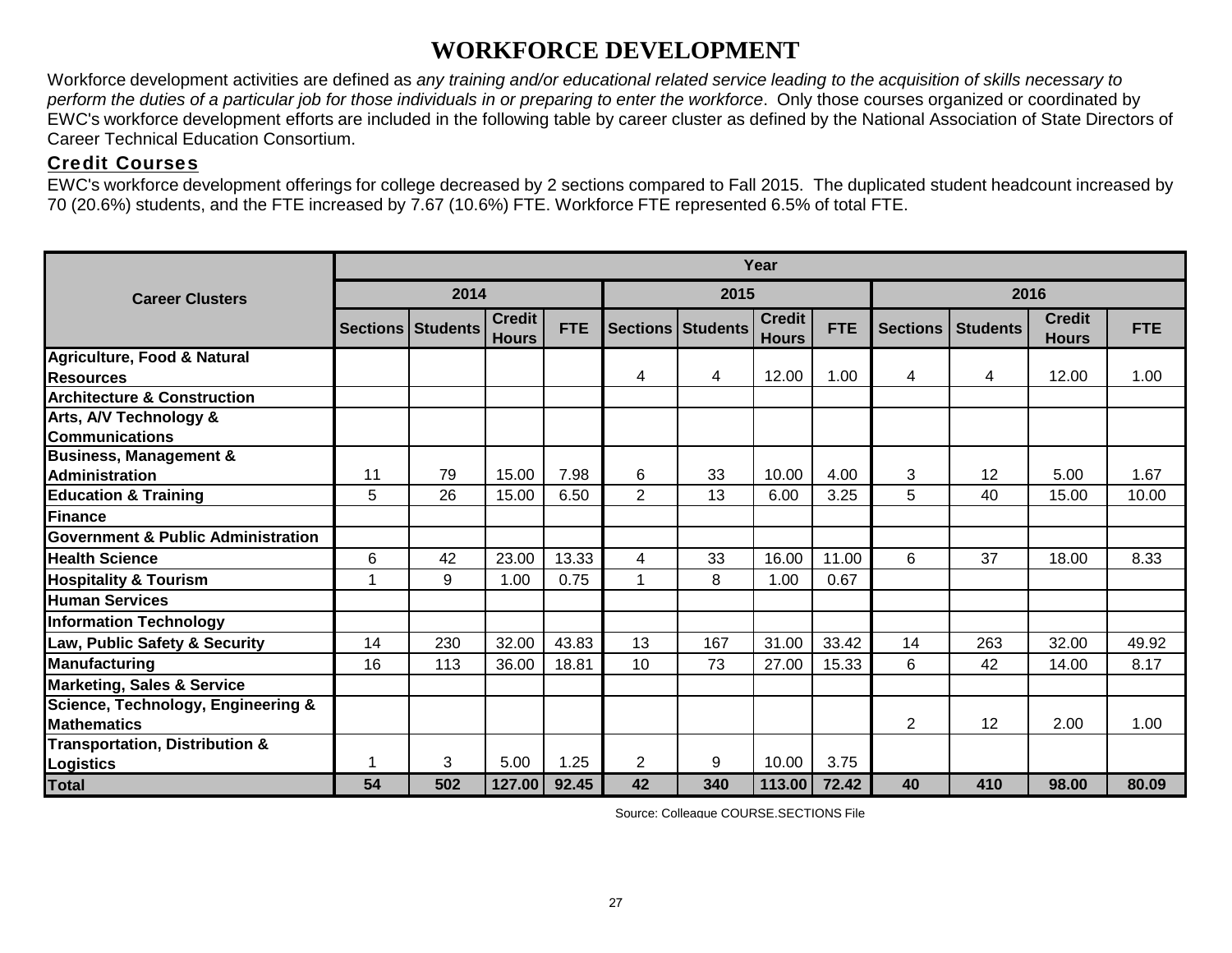#### **WORKFORCE DEVELOPMENT**

#### Non-Credit Courses

Non-credit workforce development offerings decreased compared to Fall 2015. The number of course sections decreased by 16; the number of enrollments decreased by 191 (83.4%), and the total contact hours decreased by 472.5 (88.2%) hours.

|                                               | Year           |                            |                                |    |                          |                                |                 |                 |                                |  |  |
|-----------------------------------------------|----------------|----------------------------|--------------------------------|----|--------------------------|--------------------------------|-----------------|-----------------|--------------------------------|--|--|
| <b>Career Clusters</b>                        |                | 2014                       |                                |    | 2015                     |                                | 2016            |                 |                                |  |  |
|                                               |                | <b>Sections   Students</b> | <b>Contact</b><br><b>Hours</b> |    | <b>Sections Students</b> | <b>Contact</b><br><b>Hours</b> | <b>Sections</b> | <b>Students</b> | <b>Contact</b><br><b>Hours</b> |  |  |
| <b>Agriculture, Food &amp; Natural</b>        |                |                            |                                |    |                          |                                |                 |                 |                                |  |  |
| <b>Resources</b>                              | $\overline{2}$ | 16                         | 8.00                           |    |                          |                                |                 |                 |                                |  |  |
| <b>Architecture &amp; Construction</b>        | $\overline{2}$ | 32                         | 17.00                          |    |                          |                                |                 |                 |                                |  |  |
| Arts, A/V Technology &                        |                |                            |                                |    |                          |                                |                 |                 |                                |  |  |
| <b>Communications</b>                         |                |                            |                                |    |                          |                                |                 |                 |                                |  |  |
| <b>Business, Management &amp;</b>             |                |                            |                                |    |                          |                                |                 |                 |                                |  |  |
| <b>Administration</b>                         | 1              | $\overline{7}$             | 8.00                           |    |                          |                                |                 |                 |                                |  |  |
| <b>Education &amp; Training</b>               | 5              | 158                        | 309.50                         | 6  | 157                      | 450.00                         | 3               | 30              | 61.50                          |  |  |
| Finance                                       |                |                            |                                |    |                          |                                |                 |                 |                                |  |  |
| <b>Government &amp; Public Administration</b> |                |                            |                                |    |                          |                                |                 |                 |                                |  |  |
| <b>Health Science</b>                         | 16             | 93                         | 73.50                          | 9  | 58                       | 37.00                          |                 |                 |                                |  |  |
| <b>Hospitality &amp; Tourism</b>              |                |                            |                                |    |                          |                                |                 |                 |                                |  |  |
| <b>Human Services</b>                         |                |                            |                                |    |                          |                                |                 |                 |                                |  |  |
| <b>Information Technology</b>                 |                |                            |                                |    |                          |                                |                 |                 |                                |  |  |
| Law, Public Safety & Security                 |                |                            |                                |    |                          |                                |                 |                 |                                |  |  |
| Manufacturing                                 | 1              | 1                          | 4.00                           | 3  | 5                        | 40.00                          |                 |                 |                                |  |  |
| <b>Marketing, Sales &amp; Service</b>         |                |                            |                                |    |                          |                                | 1               | 8               | 2.00                           |  |  |
| Science, Technology, Engineering &            |                |                            |                                |    |                          |                                |                 |                 |                                |  |  |
| <b>Mathematics</b>                            |                |                            |                                |    |                          |                                |                 |                 |                                |  |  |
| <b>Transportation, Distribution &amp;</b>     |                |                            |                                |    |                          |                                |                 |                 |                                |  |  |
| <b>Logistics</b>                              |                | 5                          | 4.00                           | 2  | 9                        | 9.00                           |                 |                 |                                |  |  |
| <b>Total</b>                                  | 28             | 312                        | 424.00                         | 20 | 229                      | 536.00                         | 4               | 38              | 63.50                          |  |  |

Source: Colleague COURSE.SECTIONS File